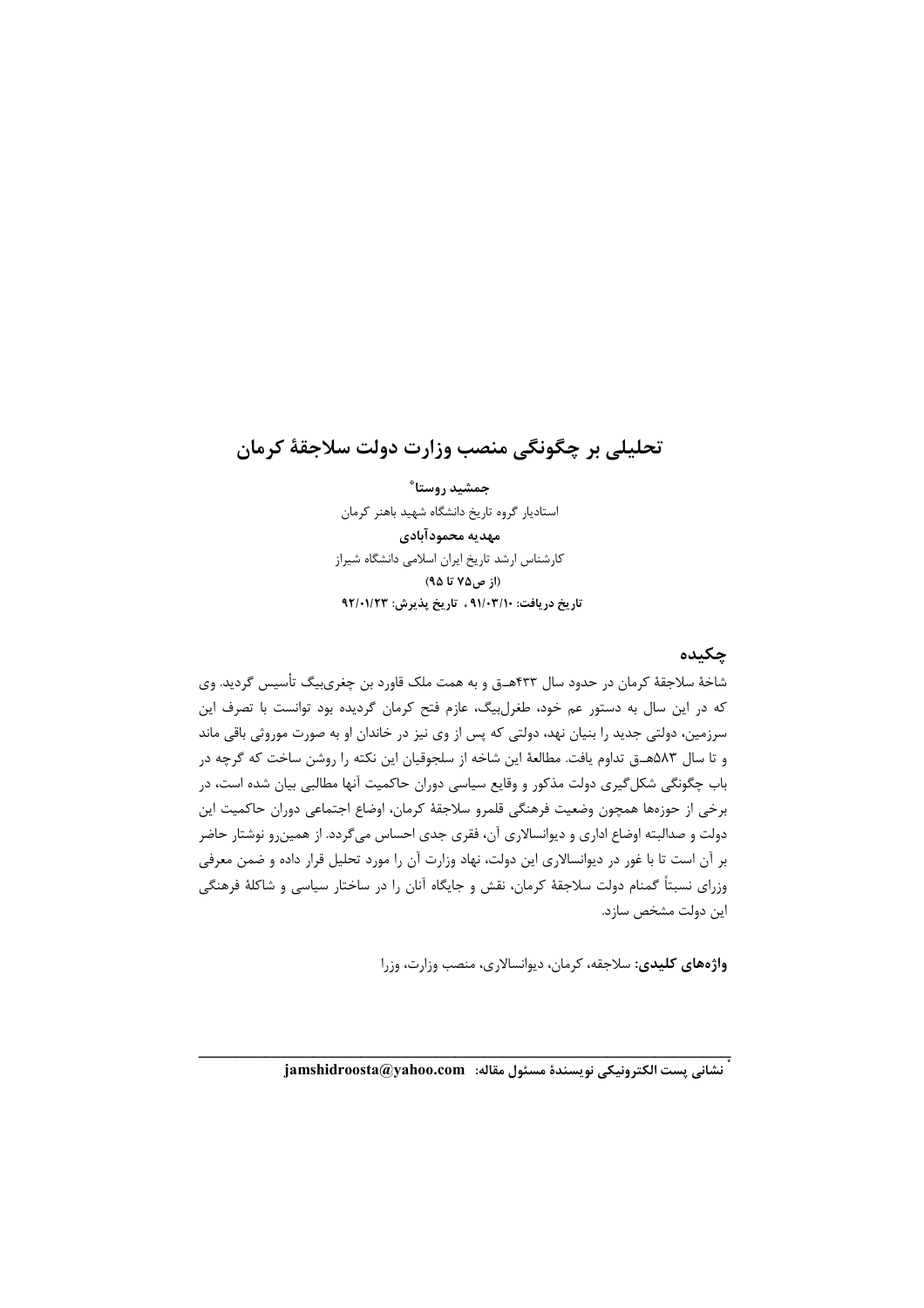#### مقدمه

اگرچه ترکمانان سلجوقی خیلی زود تمامی ایران را تحت سیطرهٔ خود درآوردند، اما آشنا نبودن آنان با آدابورسوم ایرانیان از یکسو و علاقهٔ آنان به استفاده از نیروی کاردان ایرانی برای ادارهٔ امور مملکتی که تازه تصرف کرده بودند از دیگرسو موجب گردید تا سلاطین سلجوقی از زمان نخستین سلطان خود، یعنی سلطان طغرل اول (۴۳۱-۴۵۵هـ.ق) از وزرا و دبیران ایرانی جهت رتق وفتق امور مملکتی استفاده نمایند. این حقیقتی بود که طغرل در بدو ورود به نیشابور به آن اعتراف کرده و چنین بیان داشت که: « ما مردمان غريبيم و رسمهاي تازيکان ندانيم.» (بيهقي، ج٣، ص ٨٨۵). سلاطين سلجوقی بر آن بودند تا همچون سلاطین ترک پیش از خود، یعنی غزنویان، با استفاده از توانمندیهای ایرانیان در قالب دیوانسالاری، به ادارهٔ امور امپراتوری خود بپردازند. دیوانسالاری سلجوقیان بزرگ تا حدود زیادی برگرفته از دیوانسالاری دورهٔ غزنوی و شامل درگاه و دیوان بود که در رأس دیوان، وزیر قرار گرفته و محور دستگاه حکومتی بهشمار مىرفت. شخص وزير بهعنوان نايب سلطان، عهدهدار تمام جنبههاى تشكيلات کشوری بود که تحت نظارت حکومت مرکزی قرار داشت.

بهطور کلی می توان دورهٔ سلجوقیان را دورهٔ تکوین و تکامل دیوانسالاری ایران دانست. از همینرو و با توجه به نقش بسیار سازندهای که وزیر در پیشرفت شاخههای مختلف سلجوقیان داشته است بررسی عملکرد نهاد وزارت و نقش وزیر به عنوان یک عامل اجرایی در سازماندهی این شاخهها بسیار حائز اهمیت است. بنابراین ارزیابی نهاد وزارت در وضعیت سیاسی و فرهنگی سلاجقهٔ کرمان با توجه به تأثیرپذیری آنان از سلاجقهٔ بزرگ و همچنین نقش وزیر در ساختار اداری و دیوانسالاری این دولت، قابل تأمل و بحث می باشد. اگرچه مطالب بسیاری راجع به وزرای سلجوقیان بزرگ و بهویژه اشخاص مشهوری همچون خواجه عمیدالملک کندری و خواجه نظامالملک طوسی در منابع آمده است، بحث وزارت سلاجقه ٔ کرمان و وزرای این دولت تاکنون مورد عنایت اندیشمندان و محققان (چه ایرانی و چه غیر ایرانی) قرار نگرفته است. این نوشتار بر آن است تا به بیان چگونگی عملکرد نهاد وزارت و نقش وزیران دولت سلاجقه ٔ کرمان در ساختار سیاسی و فرهنگی این دولت پرداخته و در حد توان، پاسخی درخور برای پرسشهای ذیل بیابد: ١- نهاد وزارت سلاجقهٔ کرمان چگونه بوده و وزرای این دولت در پایه٫یزی ساختار اداری حکومتشان تا چه اندازه از سلجوقیان بزرگ تأثیر پذیرفتهاند؟ ۲ـ وزرای سلاجقهٔ کرمان چه کسانی بودند و میزان تأثیر هرکدام از آنان در ساختار سیاسی، اداری و فرهنگی دولت سلاجقه کرمان تا چه حد بوده است؟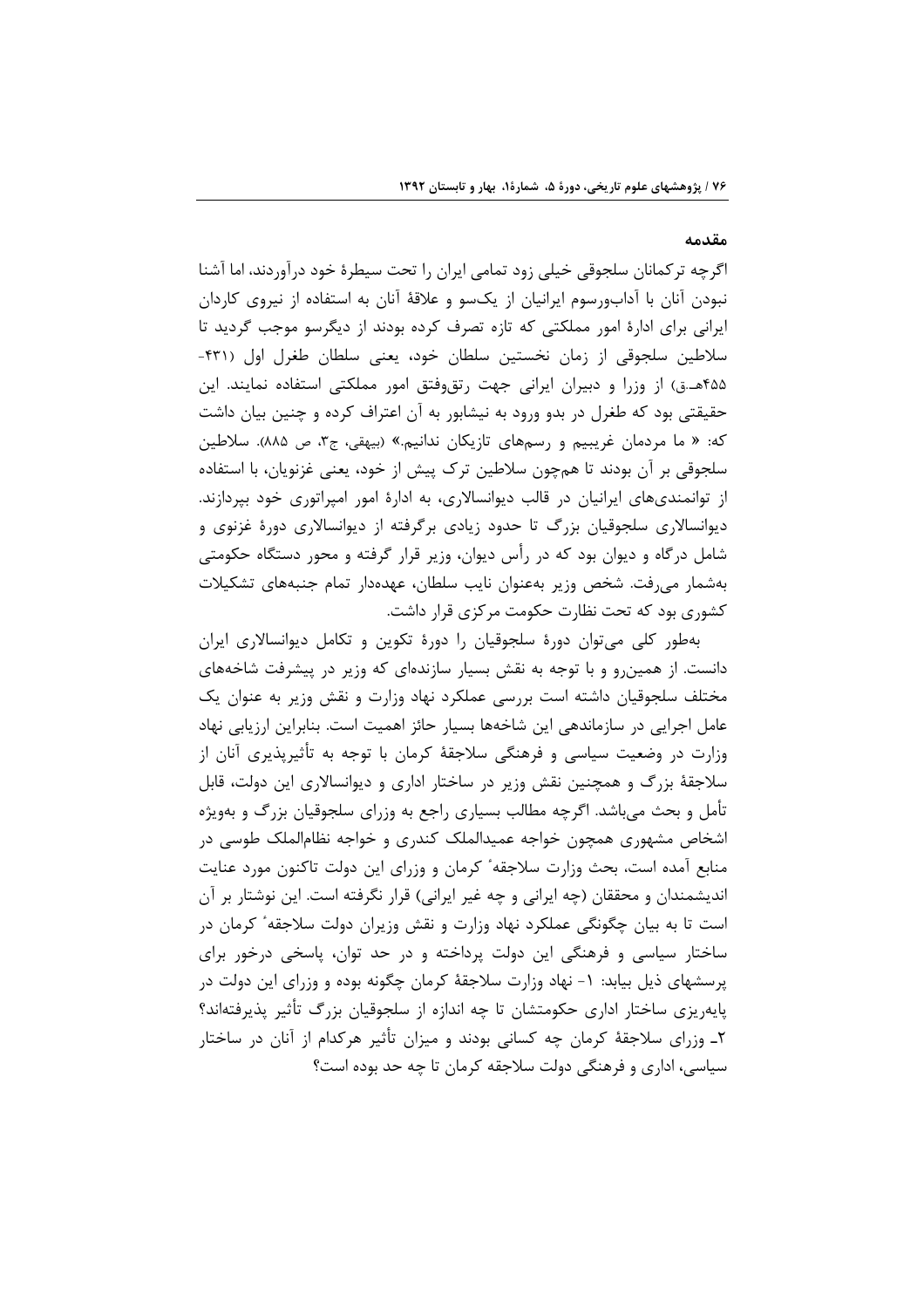چگونگی شکل گیری دولت سلاجقهٔ کرمان ترکمانان سلجوقی پس از شکست سپاهیان سلطان مسعود غزنوی در محل دندانقان در سال ۴۳۱هــق بر خراسان مستولی شدند و به زودی حرکت خود برای فتح نواحی داخلی ایران را آغاز نمودند. طغرل بن میکائل ــ که در رأس سلجوقیان قرار داشت ــ تصمیم گرفت با تقسیم نقاط فتحشده و واگذاری فتح نقاط جدید به برادران و برادزادگان، اولاً تسلط خود بر نقاط فتح شده را تثبيت كند و ثانياً نواحي فتح نشده را به سرعت فتح کرده و تحت اقتدار درآورد. از همین و بود که «ولایت قسمت کردند و هر یکی از مقدمان به طرفی نامزد شد. چغری بک، که برادر مهتر بود مرو را دارالملک ساخت و خوراسان بیشتر خاص کرد و موسی پبغو به ولایت بُست و هرات و سیستان و نواحی آن چندان که تواند گشود، نامزد شد و قاورد پسر مهین چغریبک به ولایت طبسین و نواحي كرمان…» (راوندي، ص ١٠۴). به اين ترتيب فتح ايالت كرمان و نواحي اطراف آن به قاورد بن چغریبیگ واگذار گردید؛ اما راجع به زمان ورود قاورد به کرمان و تشکیل دولت سلاجقهٔ کرمان توسط وی نظرات متفاوتی وجود دارد. برخی از منابع برآنند که «ملک قاورد سلجوقی به سال ۴۳۳هـ.ق به دستور عم خود طغرل بیگ عازم فتح کرمان گردید» (میرخواند، ج۴، ص ۶۹۸). بعضی دیگر برآنند که ملک قاورد به سال ۴۴۲هـ.ق عزم تصرف کرمان نمود (وزیری، ج۱، ص ۳۴۳). در این میان مورخانی چون بنداری نیز از این واقعه به هنگام بیان وقایع سال ۴۴۷هـق سخن به میان آوردهاند (بنداری، ص ۳۷). اگرچه این دیدگاهها بسیار متناقض هستند با توجه به اینکه ملک قاورد در سال ۴۶۵هــق وفات یافته و مدت حکومتش نیز ۳۲سال بوده است به نظر می رسد همان دیدگاه نخست يعني سال ۴۳۳هـ.ق به واقعيت نزديكتر باشد. (حلمي، ص ۵۳) همزمان با ورود قاورد به کرمان شاخهای از دیالمه بر این سرزمین حکومت می کردند. قاورد پس از چند در گیری سرانجام بر دیالمه چیره شد. (حافظ ابرو، ج٣، ص٢٢ ؛ کرمانی، بدایع الازمان فی وقایع کرمان، ص ۴). اما پیروزی بر دیالمه، پایان کار قاورد برای تسلط بر کرمان نبود چراکه قومی دیگر با نام قوم قفص<sup>(۱)</sup> نیز در برخی از نقاط کرمان تسلط داشت. این قوم به گفته منابع، قومی شریر بودند و مشکلات فراوانی را برای قاورد فراهم آوردند اما ملک قاورد سرانجام توانست با فرستادن جاسوسانی در بین این قبیله، آنها را نیز قتل و غارت نماید (وزیری، ج١، صص ٣٢٧-٣۴۶، كرماني، بدايع الازمان في وقايع كرمان، صص ٩-٨). ملك قاورد يس از غلبه بر دیلمیان و قفصها و تسلط کامل بر کرمان، راهی فتح عمان شد و در این امر از امیر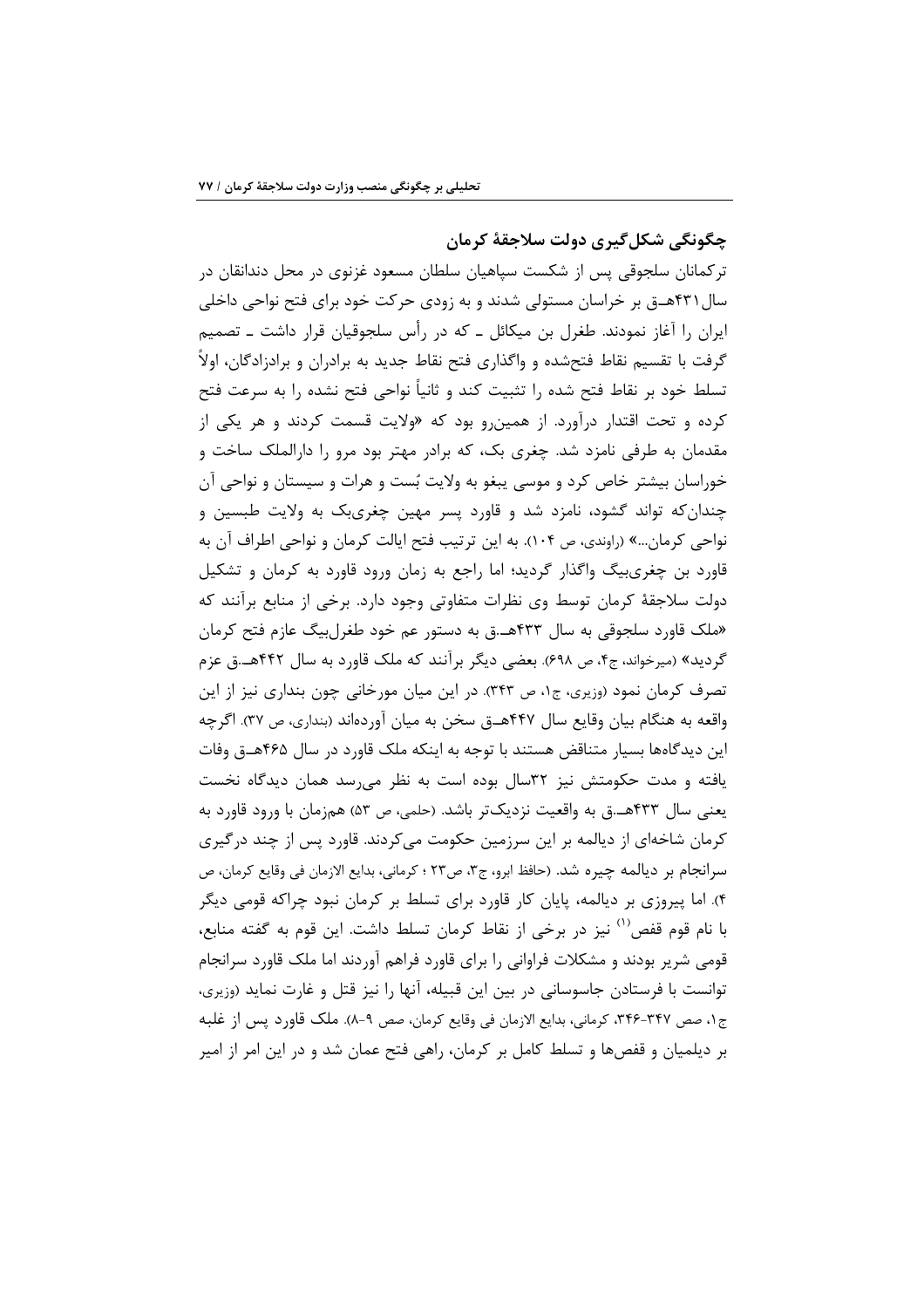هرموز خواست که وی را پاری نماید و تجهیزات این سفر را برای او فراهم سازد. اما والی عمان ـ که شخصی بود به نام شهریاربنتافیل ـ بدون مقاومت تسلیم شد و در آن سرزمین خطبه و سکه به نام ملک قاورد خوانده شد (خبیصی، ص ۳۳۹). پس از تسخیر عمان، فتح کرمان به پایان رسید و قاورد تمامی خاک ولایت را تصرف نمود. بدین ترتیب وی شاخهای جدید از سلجوقیان با نام سلاجقه کرمان را در این ایالت تأسیس کرد. اگرچه ملک قاورد،همزمان با جلوس سلطان آلب ارسلان و سلطان ملکشاه، بر تخت سلاجقه بزرگ، شورش هایی علیه این دو سلطان انجام داد و سرانجام نیز سپاهیان ملکشاه، او را گرفتند و شبهنگام، به قولی خفه کرده و به قولی دیگر، زهر خورانیدند (راوندی، ص١٢٧؛ ابن اثير، ج١٧، ص٥۴؛ بنداری، ص١۵۶، شبانكارهای، ص١٠٢؛ خواندمير، ج ٢، ص٥٣٧). اما ملكشاه حكومت كرمان را در دست فرزندان وي باقي گذاشت.

وزارت و عملکرد وزرا در دولت سلاجقهٔ کرمان

حکومت سلجوقیان که بر اساس الگوی حکومتی سامانی و غزنوی پایهریزی شده بود مرکب از دو بخش در گاه و دیوان بود (حلمی، ص ۱۸۱). به این ترتیب که در گاه، خود به دو بخش تقسیم می شد: بخشی از درگاه، به حرم سلطان تعلق داشت و امور مالی و اقتصادی آن ,ا «وکیل خاص» اداره مے کرد، بخش دیگر درگاه، محل رفتوآمد افراد بلندپایهٔ کشوری و لشکری، طبقات مذهبی، دانشمندان و اقطاعداران بود (ستارزاده، صص ۱۷۸-۱۷۷). بخش دیگر سازمان اداری را دیوان تشکیل میداد که در رأس آن وزیر قرار داشت و این دیوانسالاری عموماً در دست وزرای ایرانی بود (کلوزنر، ص ۱۰). آشنانبودن سلجوقیان با آدابورسوم ایرانیان موجب شد که از وزرا و دبیران ایرانی، برای ساماندادن به امور مملکتی استفاده کنند و با استفاده از توانمندیهای ایرانیان در قالب دیوانسالاری به ادارهٔ امپراتوری بپردازند. (وطواط، مقدمه، ۸۰-۷۹) دیوانسالاری کهن ایرانی نیز در پی ایجاد حکومت متمرکزی بود که از یک نقطه به اعمال قدرت بپردازد. بنابراین یکی از کارکردهای مهم وزارت، تدبیر امور مملکتی بود (اقبال، ص ۲۲). خواجه نظام|لملک طوسی، هستهٔ اصلی و نقطهٔ اتکای امور دیوانی سلطنت سلجوقیان بزرگ بود (بازورث، ص ٨٨). وي به مدت دهسال بهعنوان وزير آلبارسلان و بعد از كشتهشدن وي درسال ۴۶۵هــق، به مدت بیستسال بهعنوان اتابک و وزیر ملکشاه به ادارهٔ امور امپراتوری سلجوقي پر داخت (خواندمير، ج٢، صص١٥١-١۵٠، منشي كرماني، نسائمالاسحارمن لطائمالاخبار،ص ۴۹). خواجه نظام|لملک در این دوره در تمامی امور اعم از فتوحات و لشکر کشیها، عزل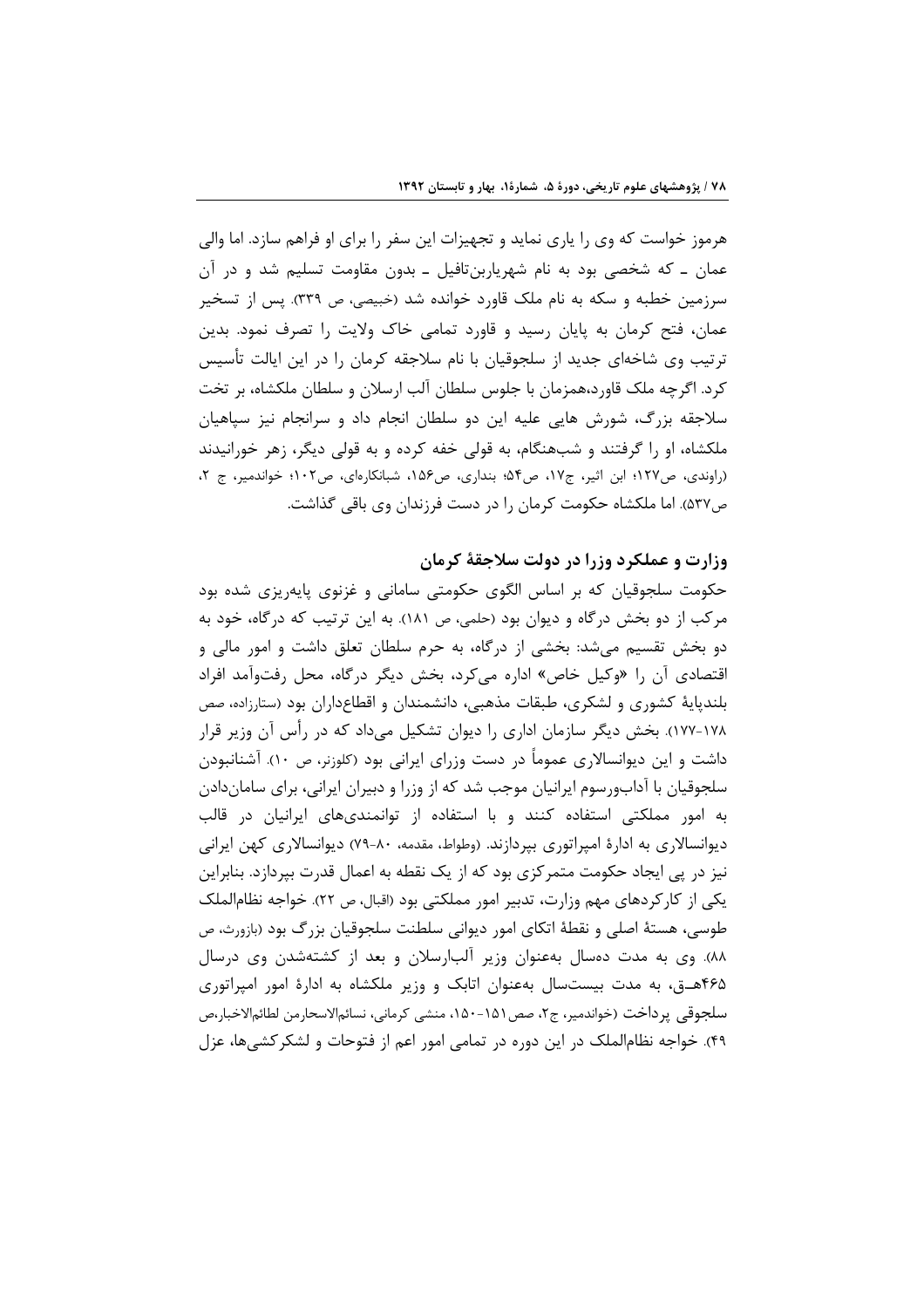و نصبها، ازدواجهای سیاسی، ارتباط با خلافت بغداد، نظارت بر اوقاف، نهادهای مذهبی و فرهنگی صاحب نظر بود. (بنداری، ص۹۴).

سلاجقه کرمان نیز همچون سلاجقه بزرگ، و تا حد زیادی به تقلید از این دولت، دیوانهایی همچون دیوان وزارت، دیوان اشراف، دیوان استیفا، دیوان انشاء و مناصب دیگری همچون اتابکی و امیر سلاح داشتند. (مرسلپور، صص ۱۳۱-۱۳۰). با بررسی تاریخ دولت سلاجقهٔ کرمان می توان دریافت که همزمان با بهتختنشستن قاورد در دارالملک بردسیر، قاضی آن ولایت، فردی با نام محمد فزاری بوده است (کرمانی، بدایع الزمان فی وقايع كرمان، ص ۵۹). اين شخص در زمان آل بويه نيز از جمله قضات فارس و كرمان بوده و در نزد عضدالدوله دیلمی از احترام خاصی برخوردار بوده است. فرزندان وی نیز قضاوت در فارس و کرمان را بر عهده داشتند از جمله فرزندش ابوالحسن فزاری که به قول نویسندهٔ کتاب فارسنامه، «هرگز مال نیندوختی و جز بر بهیمه مصری ننشستی…». (ابن بلغي، صص ١١٨-١١٧) افضلالدين كرماني بر أن است كه محمد فزاري «مردي طویل، عریض، مستحیل و در لباس تأنق تأمل تمام نمودی و عمایم قصب مصری بستی و چند اطلس برهم بپوشیدی» (کرمانی، بدایعالازمان فی وقایع کرمان، ص ۵۹). وی را نزد قاورد آوردند و سلطان بلافاصله پس از دیدن فزاری، در سال ۴۳۳هــق منصب وزارت را به او واگذار نمود (كرماني، بدايعالازمان في وقايع كرمان، ص ۵۹). بهاين تر تيب مي توان دريافت که نخستین وزیر دربار سلاجقهٔ کرمان، محمد فزاری است. وی منشأ خدماتی در زمینههای عمرانی و سیاسی بوده است که در ادامه ضمن معرفی این وزیر به خدمات وی نیز اشاره خواهد شد.

از جمله حوادث سیاسی دوران سلطنت قاورد رابطه او با سلاجقهٔ بزرگ، از جمله عصیانش علیه آلبارسلان (۴۶۵–۴۵۵هـق) است. ابن اثیر، محرّک قاورد علیه برادرش را وزیری نادان می داند که «مرتب، قرا ارسلان قاورد را به استبداد، توصیه می کرد و تحت تأثير اين وزير بود كه قاورد، عصيان ورزيد» (ابن اثير،ج١٧، ص٢٧). به احتمال زياد بايد آن وزیر همین شخص، یعنی محمد فزاری بوده باشد. همانطور که گفته شد یکی از نقشهایی که وزرا در ادارهٔ امپراتوری سلجوقی بر عهده داشتند توسعهٔ متصرفات امپراتوری بود (وزیری ، ج۱، ص۳۵۴). شاید در همین راستا فزاری، مشوق قاورد در حمله به برادرش بوده است. وی قاورد را امیدوار کرده بود که می تواند بر امپراتوری سلجوقی مسلط شود. فزاری میدانست که در کنار فتوحات قاورد نقش وی نیز پررنگتر خواهد شد؛ رؤیایی که هیچگاه رنگ واقعیت بهخود ندید. فزاری که نتوانسته بود در این راستا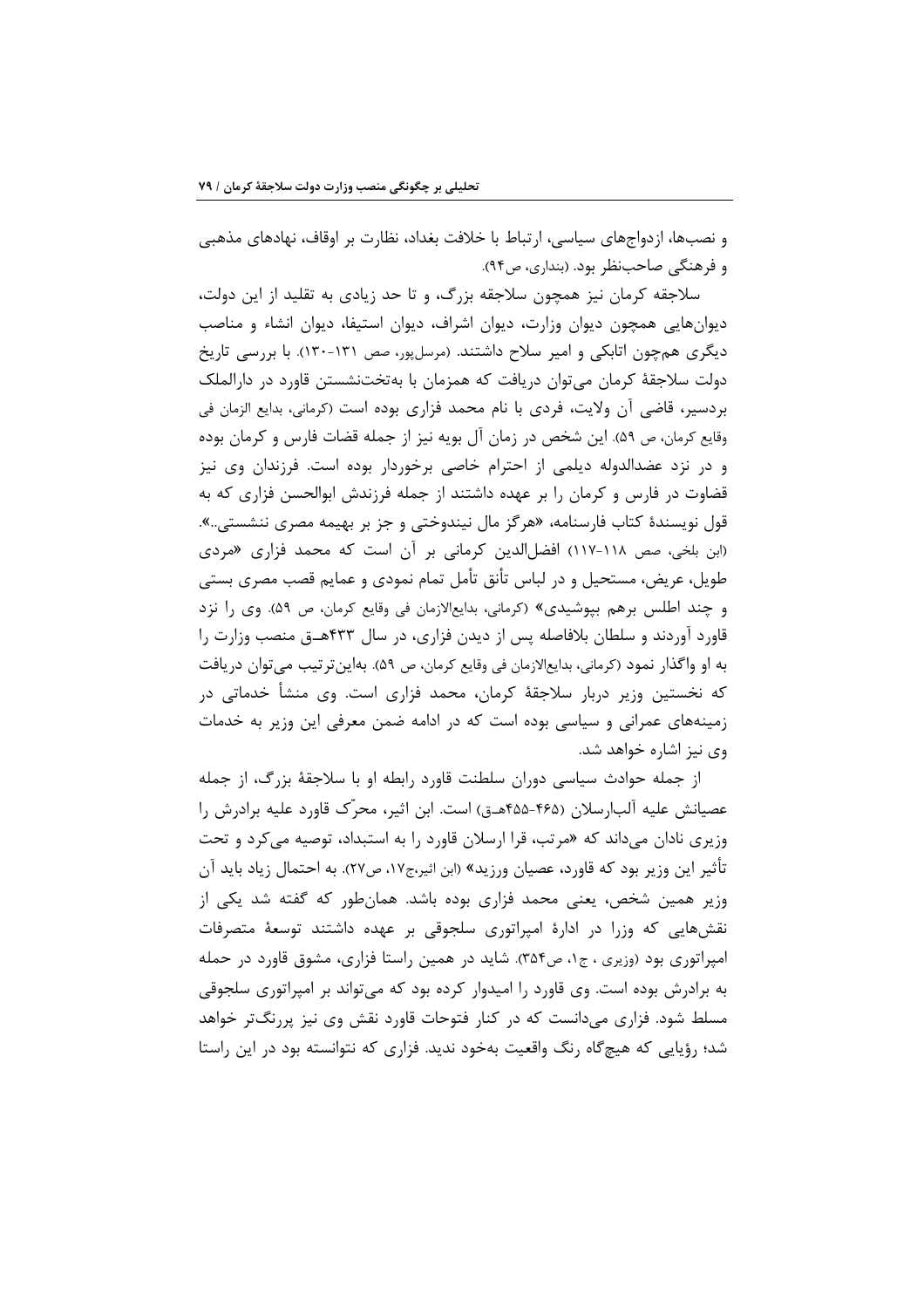موفقیتی بهدست آورد کوشید تا با انجام کارهای عمرانی، محبوبیتی در میان مردم کسب کند. از همینرو شروع به ساخت اماکن علمی و مذهبی نمود. از جمله کارهای عمرانی محمد فزاری تأسیس مدرسهای در شیراز بود که این وزیر «ضیاع فراوانی وقف آن نمود» (وزيري، ج۱، ص۳۵۴).

از آن جا که حمایت از نهادهای مذهبی هدف اصلی حکومتهای اسلامی در قرون وسطی بود (Lambton ,Atabat alkataba, p 377) بنابراین یکی دیگر از کارکردهای نهاد وزارت، تعیین خطمشی مذهبی دولت بود (اقبال، ص ۱۷۰) برای نمونه روش نظام|لملک در ایجاد پیوند میان دین و دولت بر پایهٔ ایجاد نظام مدارس استوار بود. سلجوقیان سعی داشتند با حمایت دولت از نظام آموزشی (مدرسه) حکومت مرکزی را با نهاد مذهبی پیوند دهند و نیروهای لازم را جهت ادارهٔ امور کشوری از این طریق تأمین نمايند (اقبال، ص١٧٠). نظام|لملک اولين کسي بود که مدارس نظاميه را بنياد نهاد (حسيني، ص٩٣). تأسيس مدرسه در قالب اقدامات فرهنگي نظام|لملک از جمله اهداف وی در اجرای سیاستهای اداری و دیوانیاش بود (بویل، ص ٧۶). از همین و روش نظام|لملک در برپایی نظام مدرسه مورد اقتباس عدهٔ زیادی قرار گرفت. در کرمان نیز این اقتباس صورت گرفت و حکمرانان و وزرای سلجوقی کرمان از الگوی نظامالملک بهره بردند. گرچه مذهب فزاری بر ما معلوم نیست، با توجه به اینکه شخص سلطان قاورد دارای مذهب حنفی بوده است به احتمال فراوان فزاری مدرسهای را در شیراز برای تعلیم علوم دینی و بهویژه شاخهٔ مذهب سنی حنفی ایجاد کرده است هرچند که ظاهراً قاورد فرصت نکرد در همگرایی دین و دولت گامی اساسی بردارد (مرسلپور، ص ١١٩). همزمان با سالهای آخر سلطنت قاورد، هیچ فعالیت یا اقدامی از محمد فزاری گزارش نشده است. احتمالاً وی تا سال ۴۵۹هـق بر منصب وزارت باقی بوده است چراکه از این تاریخ بهبعد منصب وزارت به صاحب<sup>(۲)</sup> ناصرالدین مکرم بن علاء واگذار گردیده است. به احتمال زیاد ساخت بنای ربض بردسیر توسط مکرم همزمان با سالهای آخر حکومت قاورد بوده است (اقبال، ص٨٩). پس دومين وزير قاورد، صاحب مکرم است که بعد از فزاری به وزارت رسید. ساخت این بنا را باید در زمرهٔ فعالیتهای عمرانی این وزیر ادیب بهحساب آورد. بعد از قتل قاورد در سال ۴۶۵هـق حکومت به یکی از فرزندان وی با نام کرمانشاه رسید (کرمانی، بدایعالازمان فی وقایع کرمان، ص۱۷). قاورد پیش از این که به جنگ سلطان ملکشاه برود فرزندش کرمانشاه را بهعنوان نایب خود به حکومت کرمان گماشت. وی نیز پس از یکسال نیابت پدر در کرمان در سال ۴۶۶هـق درگذشت (همان،۱۴). شاید بههمین دلیل است که اغلب مورخان از کرمانشاه در زمرهٔ پادشاهان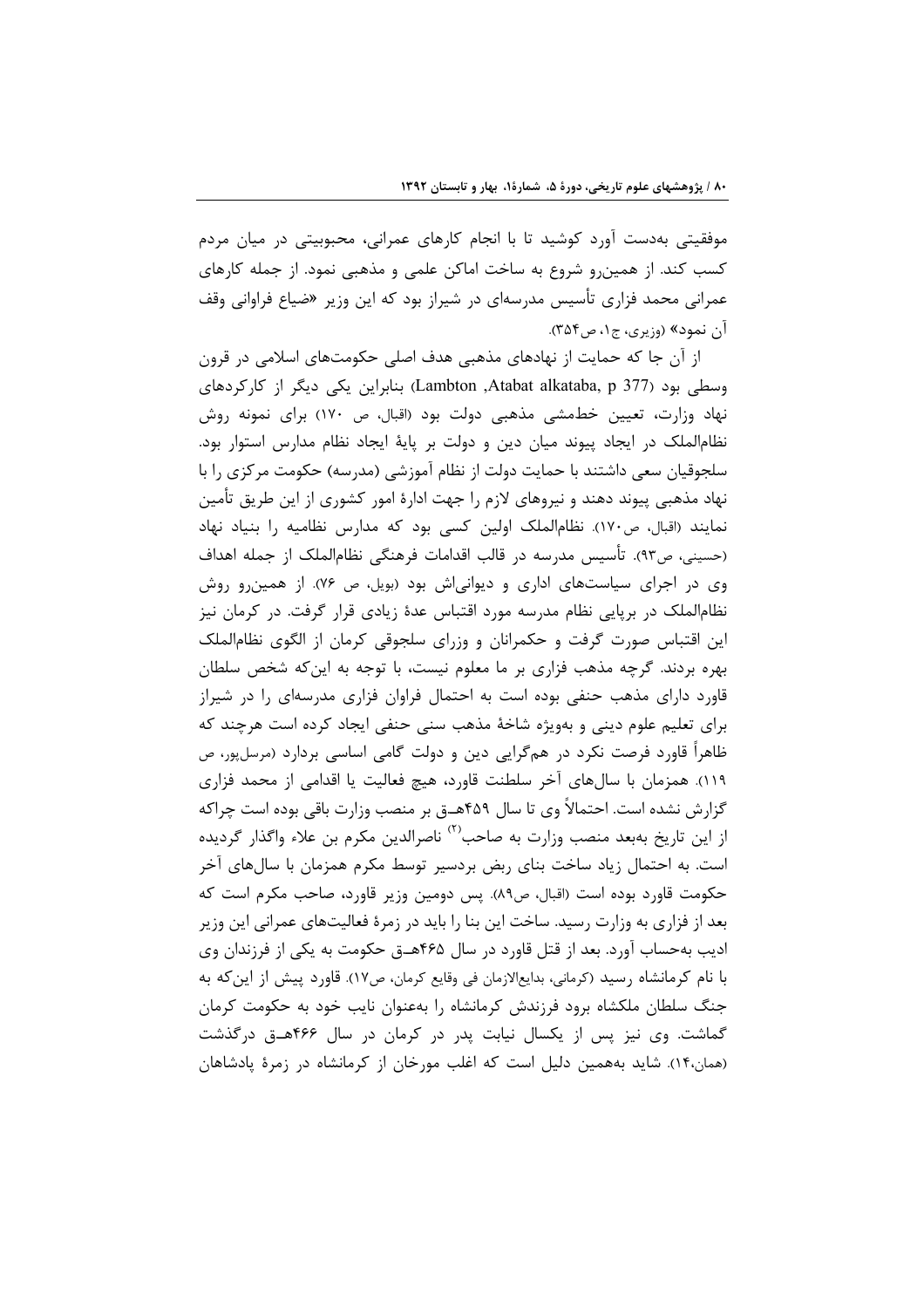سلجوقی کرمان یاد نکردهاند و پس از قاورد، فرزند دیگر وی، یعنی سلطانشاه را بهعنوان دومین سلطان سلاجقه ٔ کرمان معرفی کردهاند (مرسلپور، ۱۳۷۸: ۶۵). سلطانشاه، در جنگ پدرش با سلطان ملکشاه، حاضر بود و اگرچه وی نیز اسیر شده و به چشمانش میل کشیدند، وی بینایی خود را از دست نداد و پس از یکسال توانست به کرمان بازگشته و به حكومت سلاجقه ً كرمان برسد (كرماني، بدايع|لازمان في وقايع كرمان، ١٧-١۶). وي پس از دستیابی به حکومت سلاجقه ٔ کرمان در سال ۶۷-۴۶۶هـ.ق راه عشرتطلبی در پیش گرفت و در مدت بیش از دهسال سلطنت خود (۶۷-۴۶۶ تا ۴۷۷هـق) به هیچ امر مهمی نپرداخته و اکثر برادرانش را نیز به قتل رسانید (خبیصی، ص ۳۵۸). با توجه به این که مکرم بن علاء تا زمان تورانشاه بر منصب وزارت بوده است باید وزارت سلطانشاه را نیز عهدهدار بوده باشد. از آنجا که سلطانشاه چندان توجهی به امور کشوری نداشته، این طبیعی است که به نهاد وزارت چندان اهمیتی ندهد. بعد از سلطانشاه، عمادالدنیاوالدین تورانشاه به پادشاهی رسید وی مدت سیزدهسال با عدالت و رعیتپروری به امور حکومتی پرداخت (مستوفی، ص۴۷۹). «وی صاحب عمارات و مساجد زیبا بود. بعد از یک-سال از یادشاهی او کرمان، مصر جامع شد» (شبانکارهای، ص ۱۹۰، خواندمیر، ج ۲، ص۵۳۹). تورانشاه در سال ۴۷۷هــق بر تخت سلطنت تکیه زد و صاحب ناصرالدین مکرم بن علاء را به وزارت منصوب کرد. مکرم از آنجا که معاصر با خواجه نظام|لملک بود در بسیاری موارد سعی داشت خود را همطراز وی قرار دهد (خبیصی، ص ۳۶۲). ابراهیمبنءثمان غزی (۵۲۴-۴۴۱هــق) ملكشاه و سنجر را مدح گفته، ولي ممدوح اصلي او مكرم بن علاء، وزير حاکم کرمان بود (بازورث، ص ۱۹۵). مهمترین مسائل سیاسی دوران حکومت تورانشاه، یکی شورش عمان و دیگری تلاش تورانشاه برای تصرف ایالت فارس است. تورانشاه، توانست شورش عمان را سرکوب کند و اگرچه ابراهیم.بنعثمان غزی، در اشعار خود به مدح اقدامات نظامی مکرم بن علاء جهت فتح عمان، پرداخته است (اقبال، ص ۸۹)، به نظر می رسد غزی، در بیان نظامی گری ممدوح خود مبالغه کرده است. تورانشاه سپس طی دو مرحله به فارس حمله برد. گرچه منابع، زمان دقیق حملات وی را مشخص نکردهاند، هر دو لشکرکشی باید پس از سال ۴۸۵هـق باشد. چراکه بعید است تا زمانی که امپراتوری سلجوقی با وجود ملکشاه در اوج قدرت بوده است تورانشاه به خود جرأت چنین اقدامی داده باشد (مستوفی، ص ۴۷۹؛ وزیری، ج ۱، ص۳۶۰). از طرفی دیگر منابع، مطلبی دربارهٔ حضور یا عدم حضور مکرم بن علاء در این لشکرکشیها ارائه نمیدهند. در مجموع باید چنین گفت که یکی از وظایف وزیر، وظایف نظامی بوده و وزرای سلاجقهٔ بزرگ آنقدر مقتدر بودند که خود در رأس لشکرکشی۵ا حضور داشتند. برای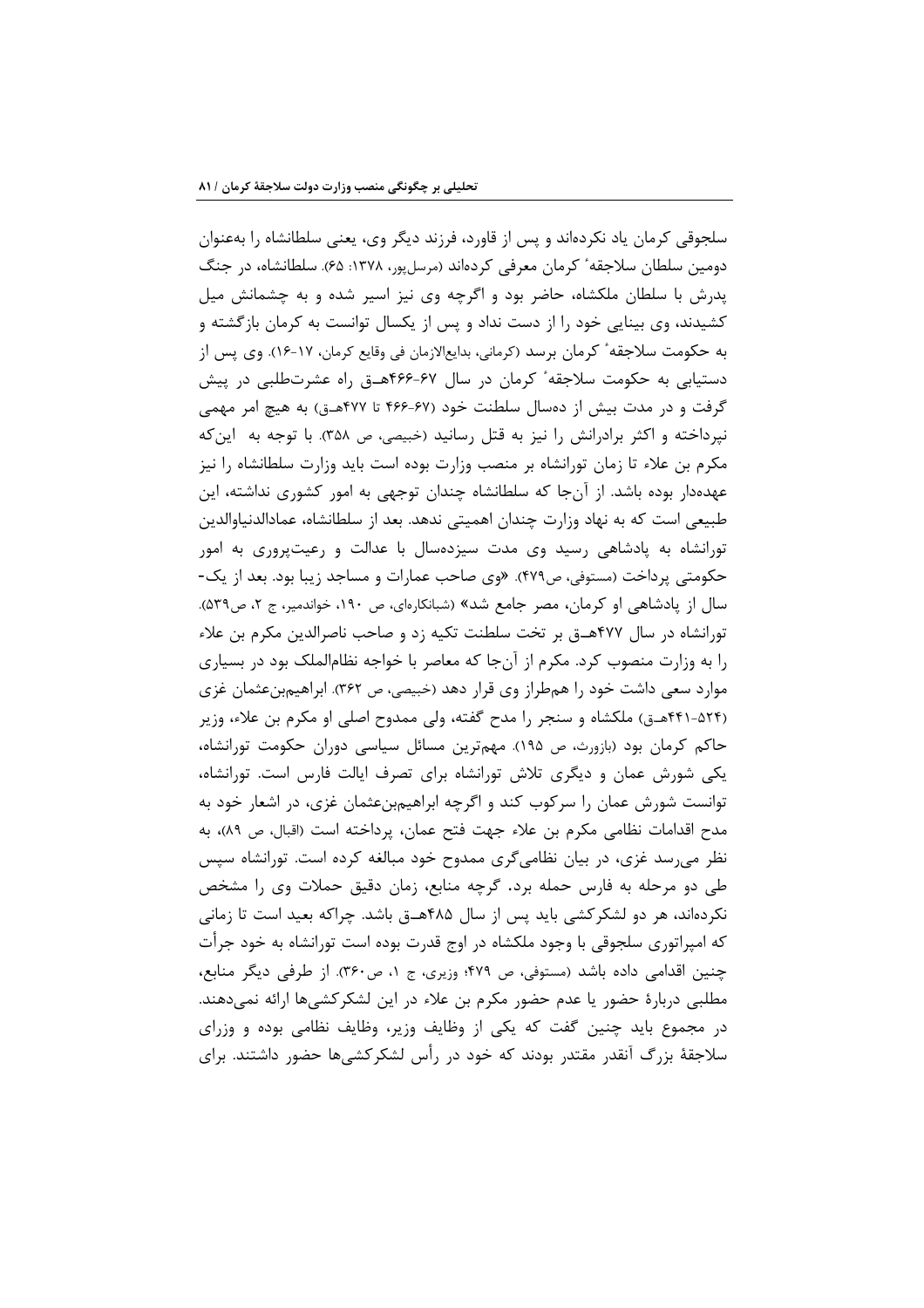نمونه خواجه نظام|لملک طوسی علاوه بر ادارهٔ دیوان و ولایات، به تجهیز لشکر نیز مي پرداخت (منشى كرماني، نسائمالاسحار من لطائم|لاخبار، ص ۵۰) و در جنگ آلبارسلان با ملک قتلمش، شخصاً لباس جنگ پوشیده و به تجهیز سپاه پرداخت (حسینی، ص ۵۹). همچنین شمس|لملکءثمان,بننظام|لملک در لشکرکشی سلطان محمودبن،محمد در سال ۵۱۷هــق به گرجستان و شروان بههمراه سلطان بود (بنداری،ص ۶۳۹) اما در دولت سلاجقهٔ کرمان، چنین حضور پررنگی از وزیر در حوادث سیاسی دیده نمیشود. در بیان علت این امر نیز باید چنین گفت: با توجه به اینکه بهتختنشستن تورانشاه حاصل تلاش امرا بود لذا نقش امرا در طول دوران حکومت این سلطان نسبت به نقش وزرا از اهمیت بیشتری برخوردار بود. زیرا غالب امور سیاسی و اجرایی توسط امرا صورت می پذیرفته است و بیشتر فعالیتهای صاحب مکرم در اصلاحات عمرانی بوده است. تورانشاه در زمينهٔ انجام كارهاي عمراني، سخت تحت $\vec{b}$ ثير وزير عمارت دوستش، مكرم بن علاء بوده است. این وزیر طرحی ریخت که سربازان ترک پاغی از داخل شهر خارج و جهت سکونت به ربض تازهای در بیرون شهر منتقل شوند و با ساختن چندین بنای عمومی، عامه اهل بردسیر را خشنود ساخت (بویل، صص ۹۳-۹۲). تورانشاه مسجد ملک را که در زمان پدرش طراحی شده بود به اتمام رساند و بازارچهای در اطراف مسجد بنا کرد و در طرف غربی مسجد، مدرسه و کتابخانه ساخت و مکرم بن علاء را مدرس مدرسه نمود (همت کرمانی، ص ۶۵). دستور ساخت مدرسه توسط تورانشاه را می توان در راستای پیوند دین و دولت تلقی نمود. با توجه به اینکه علمای مذهبی در این دوره در حال رشد و ترقی بودند احداث مدرسه را می توان به جهت رضایتخاطر آنها دانست. تورانشاه به ساخت خانقاه و رباط هم توجه داشت که نشاندهنده توجه وی به صوفیه بود (مرسلپور، ص١٢٠). بدونشک در اقدامات فرهنگی و مذهبی و عمرانی تورانشاه، مشوق اصلی او وزیرش مکرم بن علاء بوده است. گرچه در مورد سال به وزراترسیدن مکرم در منابع، ابهاماتی وجود دارد، شواهد نشان میدهد وی در دوران قاورد بعد از عزل فزاری به وزارت رسیده است. در این که صاحب مکرم همزمان با سلطنت قاورد به منصب وزارت رسیده است جای هیچگونه شکی نیست. آنچه مورد سؤال است این است که تا چه سالي بر اين منصب باقي بوده است؟ با غور در منابع تاريخي به نظر مي سد وي تا اواخر دوران حکومت تورانشاه بر این منصب باقی بوده است ولی آنطور که در دیوان معزی آمده صاحب مکرم مدت کوتاهی نیز وزیر ایرانشاه بوده است. معزی در دیوان خود، مکرم بن علاء را با لقب مجیرالدوله ستوده و وی را از وزرای ایرانشاه سلجوقی دانسته است: صاحب دولت مجير دولت و صدر كفاه مسما ناصرالدين كدخداي خسرو گيتي ستان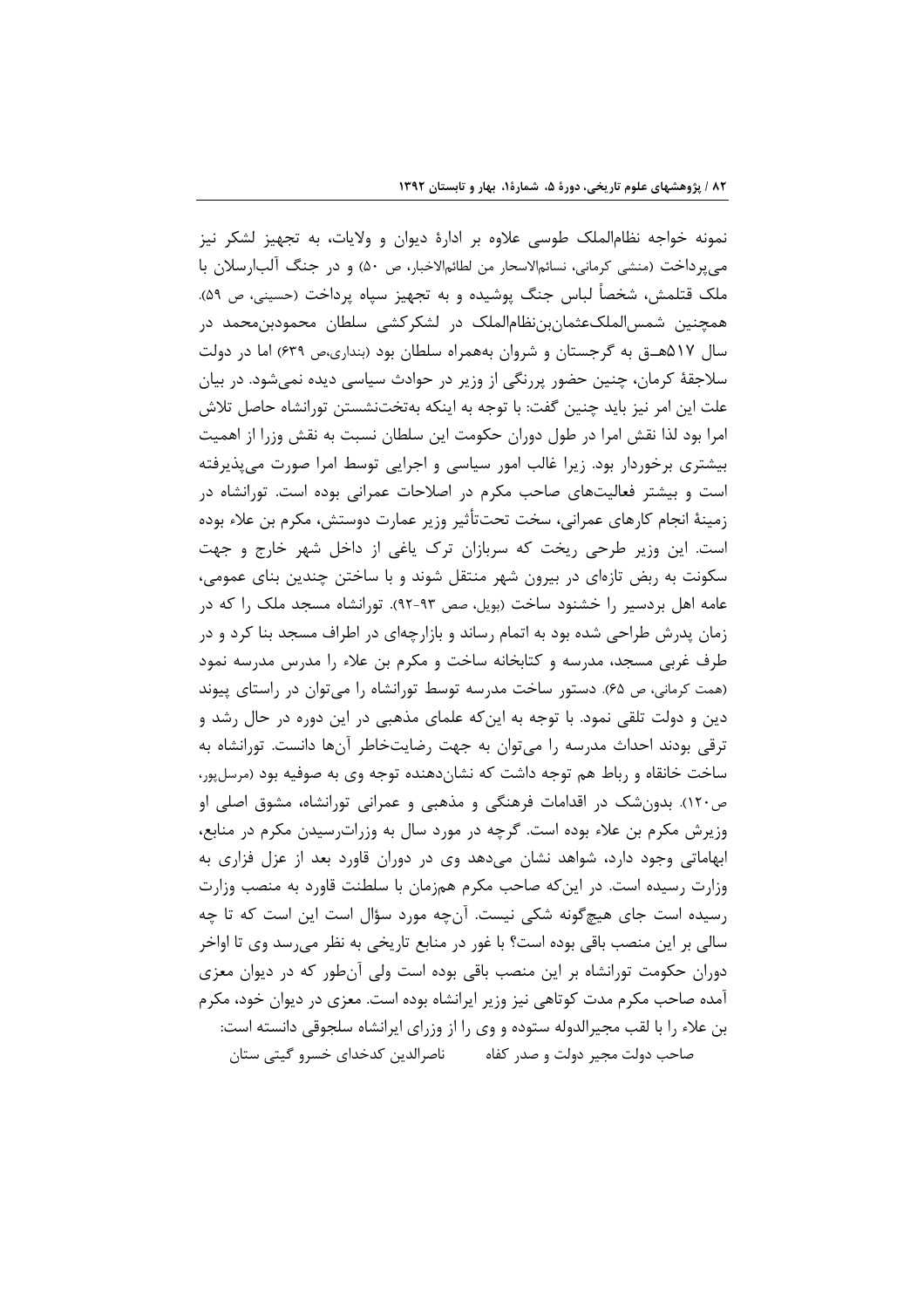| منعم في كل حال مبتل في كل شأن        | سید و تاج وزیران مکرم آن که هست        |
|--------------------------------------|----------------------------------------|
| از مناقب داستان شددرری و در اصفهان   | نام آن صاحب که شاهنشاه را دستور بود    |
| از فضایل هست در ایران و توران داستان | نام این صاحب که دستور است ایرانشا ه را |
| (معزی، صص ۷۱-۴۷۰)                    |                                        |

این صاحب مکرم بن علاء، فردی بسیار علمدوست، ادبپرور و البته سخاوتمند و کريم بود. از شواهد جود و کړم مکړم بن علاء حکايت آمدن شبل|لدوله به کړمان است. ابوالهيجاء مقاتل بن عطيه ابن مقاتل بحرى مجازى، ملقب به شبل|لدوله از اميرزادگان عرب بود. چون بین او و برادرانش اختلاف افتاد ابتدا به بغداد آمد و سپس به خراسان نزد نظامالملک رفت. بعد از مرگ نظامالملک، وی عازم کرمان شد؛ به این امید که به دستگاه وزیر دیار کرمان مکرم بن علاء راه پیدا کند. لذا از خلیفهالمستظهر بالله خواست که نامهای به وزیر بنویسد و سفارش وی را در آن نامه بنماید. مکرم به محض خواندن نامه فرمود: «فرمان امیرالمؤمنین به چشم و جان باشد» (وزیری، ج۱، صص۳۶۶-۳۶۵). بیان حکایت نشان مے دھد که صاحب مکرم برای خلیفهٔ عباسی ارزش فراوان قائل بوده است متقابلاً خليفه نيز از فضل و كرم ناصرالدين باخبر بوده است. در منابع سلاجقه ٔ كرمان آنچه از مکرم آمده در مدح کردار وی بوده و اغلب محوریت فعالیتهای وی در حوزهٔ عمران و آبادانی است. راوندی در کتاب خود گوشهای از قصیدهٔ ابراهیم بن یحیی بن عثمان الغزی را در مدح مکرم آورده است: « بهر دوری نام نیک از آن *ک*س بازماند که عدل ورزید و مجالست و مؤانست و مخاطلت نیکان گزید و با شعراء و ندمای فاضل نشست که ذکر باقی و صیت سایر ایشان باز ماند» (راوندی، ص ۶۱). در سرای صاحب مکرم، شاغلین حرفهها از هر صنف فعالیت داشتند و وزیر با آنان مجالست داشت (كرماني، بدايع|لازمان في وقايع كرمان،ص ١٨). احتمالاً ناصرالدين مكرم تا ابتداي سالهاي حکومت ایرانشاه ۴۹۰هــق و اندکزمانی بعد، منصب وزارت را در دربار سلاجقهٔ کرمان عهدهدار بوده است. بعد از تورانشاه، ایرانشاه برتختسلطنت نشست (۴۹۵-۴۹۰هـق) (شبانکارهای، ص۱۹۰). پنجسال دوران حکومت ایرانشاه را باید دوران حکومت اسماعیلیان در کرمان دانست. ایرانشاه به دلیل حشرونشر با اسماعیلیان به فتوای علمای آن زمان همچون قاضی ابوالعلاء بکویه و امام تاجالدین القراء، خونش مباح شد (ناصرالدین منشی، ص ١٧؛ حافظ ابرو، ج ٣، ص٢٤). « در زمان حكومت ايرانشاه كفر و الحاد در دستگاه حکومتی رونق گرفت. وی اتابکی داشت به نام نصیرالدوله، که شخصی متدین بود و مدام ایرانشاه را نصیحت می نمود تا با اوباش و اراذل که یکی از آنها کاکابلیمان نام داشت معاشرت ننماید» (وزیری، ج ۱، ص۳۶۳). با جلوس ایرانشاه، میان دین و دولت وقفهای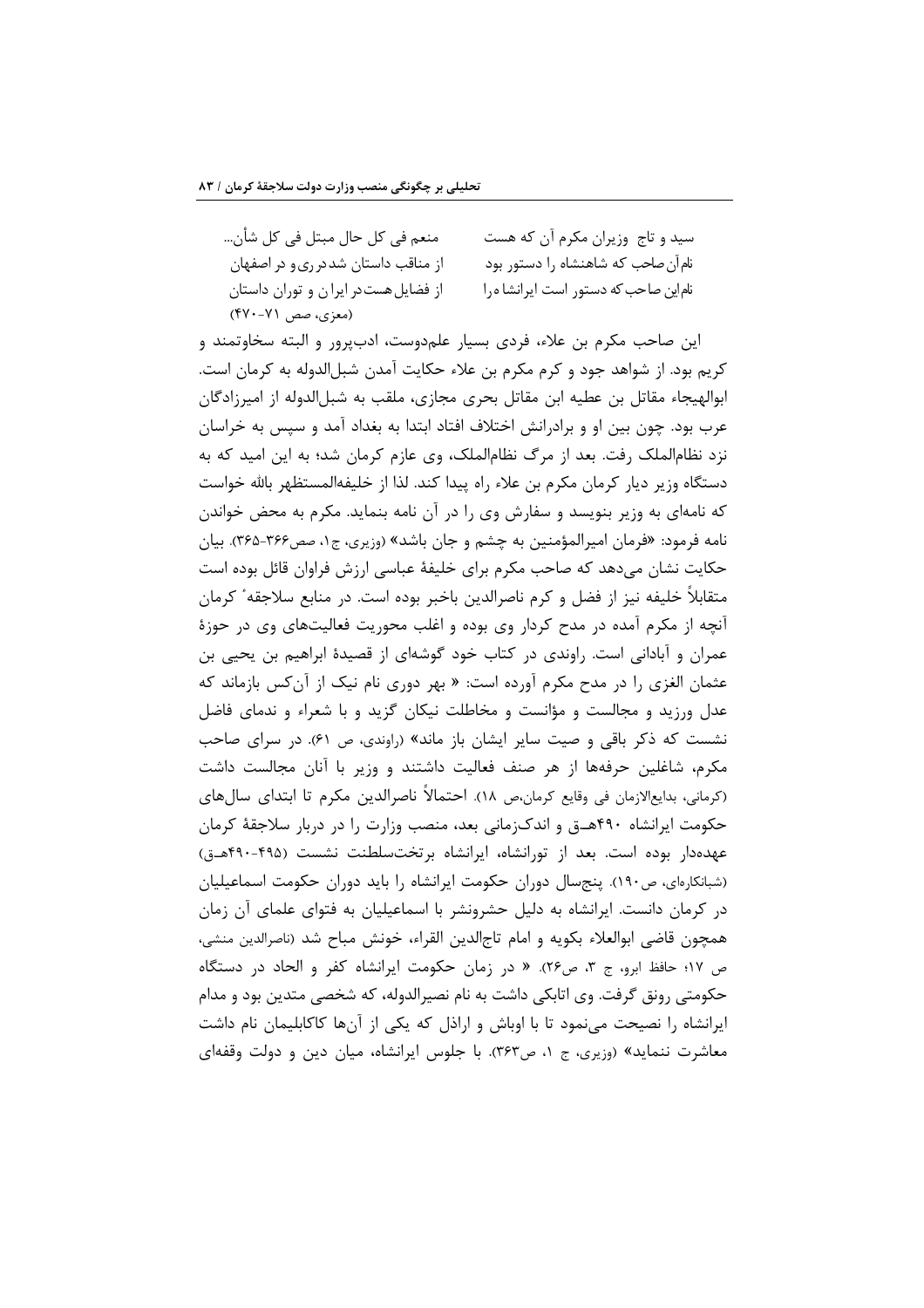ایجاد شد و تضاد میان دین و دولت بهوجود آمد. به نظر می سد اتابک نصیرالدوله، سدی در راستای اهداف مذهبی ایرانشاه بود و تلاش داشت که وی را از کیش اسماعیلی باز دارد (مرسلپور، صص ۱۲۲–۱۲۱). مؤلف کتاب تاریخ کرمان، از اتابک نصیرالدوله بهعنوان وزیر ایرانشاه نام برده است و بر آن است که ایرانشاه قصد داشت وی را به قتل برساند ولي وزير از قصد او مطلع شد و با پانصدسوار به طرف اصفهان فرار كرد (همت، ص ۶۶). بهاحتمال قوی نصیرالدوله، اتابک ایرانشاه بوده است نه وزیر وی. در دوران حکومت ایرانشاه، وی چندان با ندمای خردمند همنشینی نمینمود و این یکی از رذایل اخلاقی وی بود. «آنچه برای سلطان نایسند است آمیزش با اشخاص پست و کوچک و نادان است» (ابن طقطقی،ص ۴۶). با توجه به مطالب موجود می توان به این نتیجه رسید که قدرت اتابک نصیرالدوله به حدی بوده است که دیگر جایی برای حضور وزیر باقی نمی،مانده است. نکتهٔ دیگر این که ایرانشاه پادشاهی بوده است که چندان دغدغهٔ ادارهٔ امور کشوری را نداشته تا درصدد انتخاب وزیر برآید. زیرا ما در منابع اصلی به نام هیچ وزیری برنمیخوریم جز در ابتدای حکومت وی که صاحب مکرم وزارت را عهدهدار بوده و احتمالاً این مدت بسیار کوتاه بوده است.

بعد از ایرانشاه، محی الاسلام ارسلانشاه بن کرمانشاه بن قاورد به سال ۴۹۵هــق به تخت سلطنت سلاجقهٔ کرمان نشست. این لقب بدیندلیل به وی داده شد که بعد از الحاد ايرانشاه به دستور وي مجدداً دين و مذهب در دستگاه حکومتي رونق گرفت. لقب دیگر او معزالدین و کنیهاش ابوالحارث بوده است. وی مدت چهلودو سال بر کرمان و مکران پادشاهی کرد. در زمان وی علماء از هرسو به وی رویآوردند و هنر رونق گرفت (خبیصی، صص ۳۸۲-۳۸۱؛ وزیری، ج۱، ص۳۶۴). وی در طول دوران حکومتش با مردم تعامل خوبی داشت به همین دلیل دوران حکومت او در کرمان توأم با آرامش بود. این آرامش، موجبات ثبات حكومت سلاجقهٔ كرمان را فراهم آورد (مرسلپور، ص ۷۵). وزارت ملک ارسلانشاه بر عهدهٔ مولانا مجدالدین بود. اگرچه در باب وی مطالب زیادی در منابع تاریخی نیامده است، این وزیر، همان کسی است که ملک ارسلانشاه، او را به سرحد تیز<sup>٬٬٬</sup> فرستاد و وی در آنجا کمال شایستگی را از خود نشان داده حقوق دیوانی را دریافت داشته و پیش سلطان فرستاد. سال دیگر شخصی به نام علی انصاری را برای دریافت حقوق دیوانی به تیز فرستادند ولی وی بعد از کسب حقوق سلطنتی به مصادرهٔ اموال تجار و بازرگانان پرداخت و ثروت زیادی پیش سلطان آورد. سلطان ارسلانشاه، مجدالدین را به حضور طلبید و از او پرسید این مال، سال گذشته در کجا بود؟ مجدالدین جواب داد « این مال در خانه خداوندان و بازرگانان مشرق و مغرب بود. مرا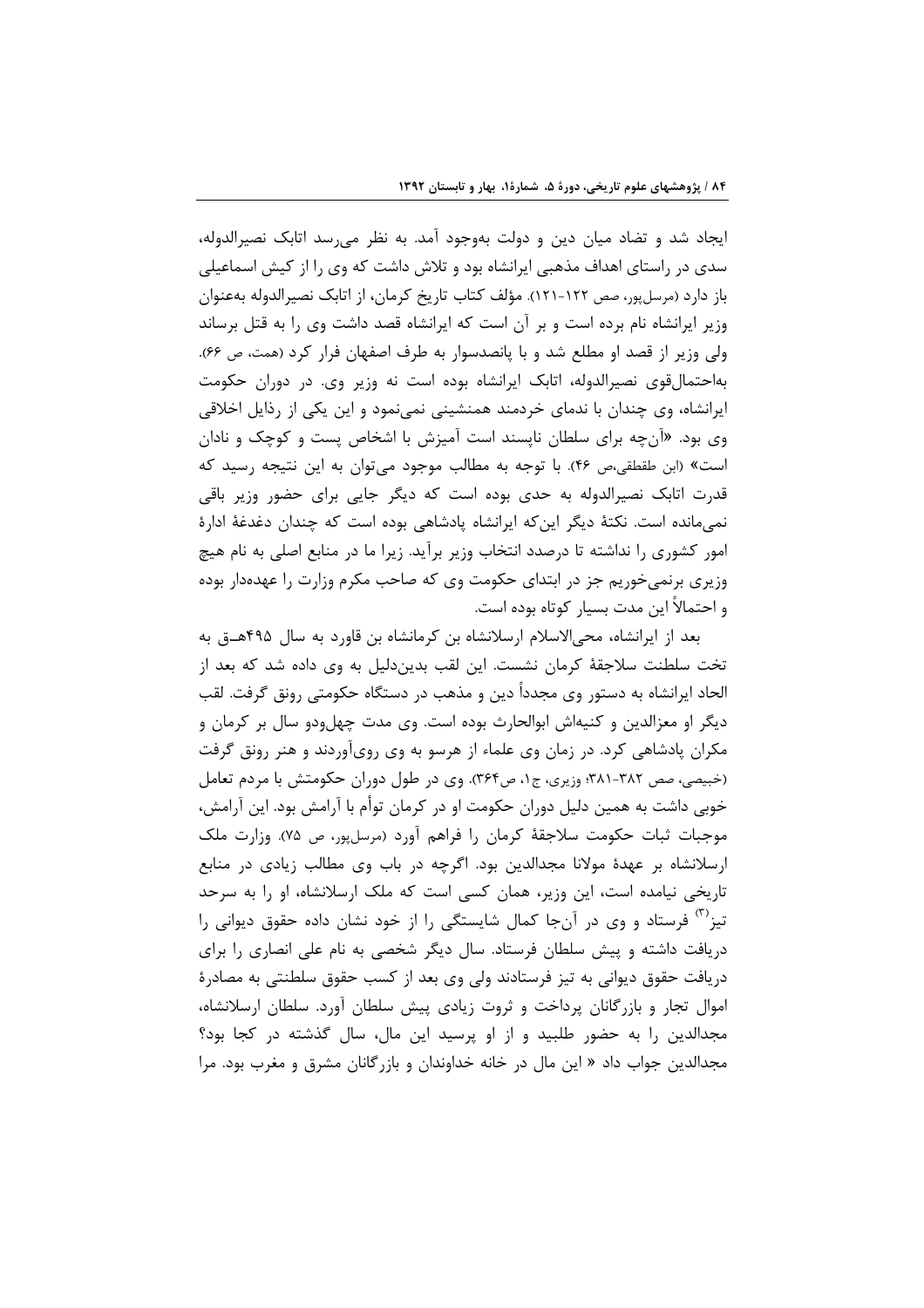فرستادي كه حق ديوان حاصل كنم، غارت نفرمودي!» اين جواب درست همان پاسخي است كه فضل بن يحيى بن خالد برمكي به هارون الرشيد داد (وزيري ، ج۱، ص ۳۶۶). احتمالاً مجدالدین از ابتدای سلطنت ارسلانشاه مقام وزارت وی را بر عهده داشته است و تا وفات وی نیز عهدهدار این مقام بوده است و عدالت را در سایه پادشاهی ملک ارسلان، اجرا مے کردہ است.

بعد از ملک ارسلان، فرزندش مغیثالدنیاوالدین محمد به پادشاهی رسید (کرمانی، ۱۳۲۶: ۱۸). وی پانزدهسال یعنی از سال ۵۳۶ تا سال ۵۵۱ هـ.ق پادشاهی کرد. (وزیری، ج۱، صص۳۶۸-۳۶۷). محمدبن ارسلانشاه بعد از تکیه بر تخت یادشاهی تمام همتش صرف این شد که امرا را راضی نگه دارد تا به برادرش سلجوقشاه نپیوندند. این امر سبب قدرت گیری فراوان امیرالامراها گردید بهطوری که وزرا، کاملاً به حاشیه رانده شدند و در منابعی که از دوران سلطنت محمد بن ارسلانشاه سخن به میان آمده حتی نام یک وزیر نیز نیامده است. بی شک موفقیت یک نظام دیوانسالاری در گرو قدرت افراد و نهادهایی است که در برابر کل اجزای سیستم مسؤولیت دارند (کلوزنر، ص ۹۸). گرچه در سنت اسلامی مفهوم قدرت به معنی اینکه اقتدار اصلی در دست یک نفر، یعنی سلطان بود، ماهیت قدرت سلطان بستگی داشت به تعادل بین نیروها و مقامات مختلف، و حفظ قدرت سلطان از طریق کنترل قدرت بین امرا و ارتش و نهادهای دولتی صورت مبي گرفت (Lambton Atabata alkataba .p 388 & 370 ) اما زماني كه اقتدار امرا از سلطان بیشتر شود دولت صبغهٔ نظامی به خود گرفته، لذا دیوانسالاری نقشی صوری می گیرد و حکومت مرکزی سست میشود ( کلونز، ص ۱۰۱). همان روندی که در دوران محمد بن ارسلانشاه پیش آمد و سرانجام امیرالامراها که در واقع تا حد اتابکی سلطان نیز پیش رفته و تمام اختیارات دربار را در دست میگرفتند وزرا را عقبرانده و وزارت را به انزوا می کشاندند. بعد از محمد بن ارسلانشاه، پسرش طغرلشاه به سلطنت سلاجقهٔ کرمان رسید. وی برای اهل علم احترام خاصی قائل بود (شبانکارهای، ص۱۹۲).در زمان طغرلشاه ــ که از سال ۵۵۱ تا ۵۶۱ پادشاهی نمود ــ به دو وزیر در حد آوردن نام، در منابع اشاره شده اما به هیچگونه فعالیتی از آنها اشاره نشده است. از جمله وزرای این سلطان یکی ناصحالدین ابوالبرکات بود که به یکباره از امور دولتی کناره گرفت و به خرقهٔ اهل تصوف درآمد (خبیصی،ص ۴۴۲) احتمالاً وی بهمدت کوتاهی بر این منصب باقی بوده است، البته نبايد اين وزير را با عمادالدين ابوالبركات، وزير سلاجقهٔ عراق، اشتباه گرفت (منشى كرمانى، نسائمالاسحار و لطائمالاخبار، ص ٧٩)، و ديگرى فردى با نام ناصرالدين است؛ به نظر می رسد این وزیر تا سال ۵۶۱ هــق بر این منصب بوده و پس از مرگ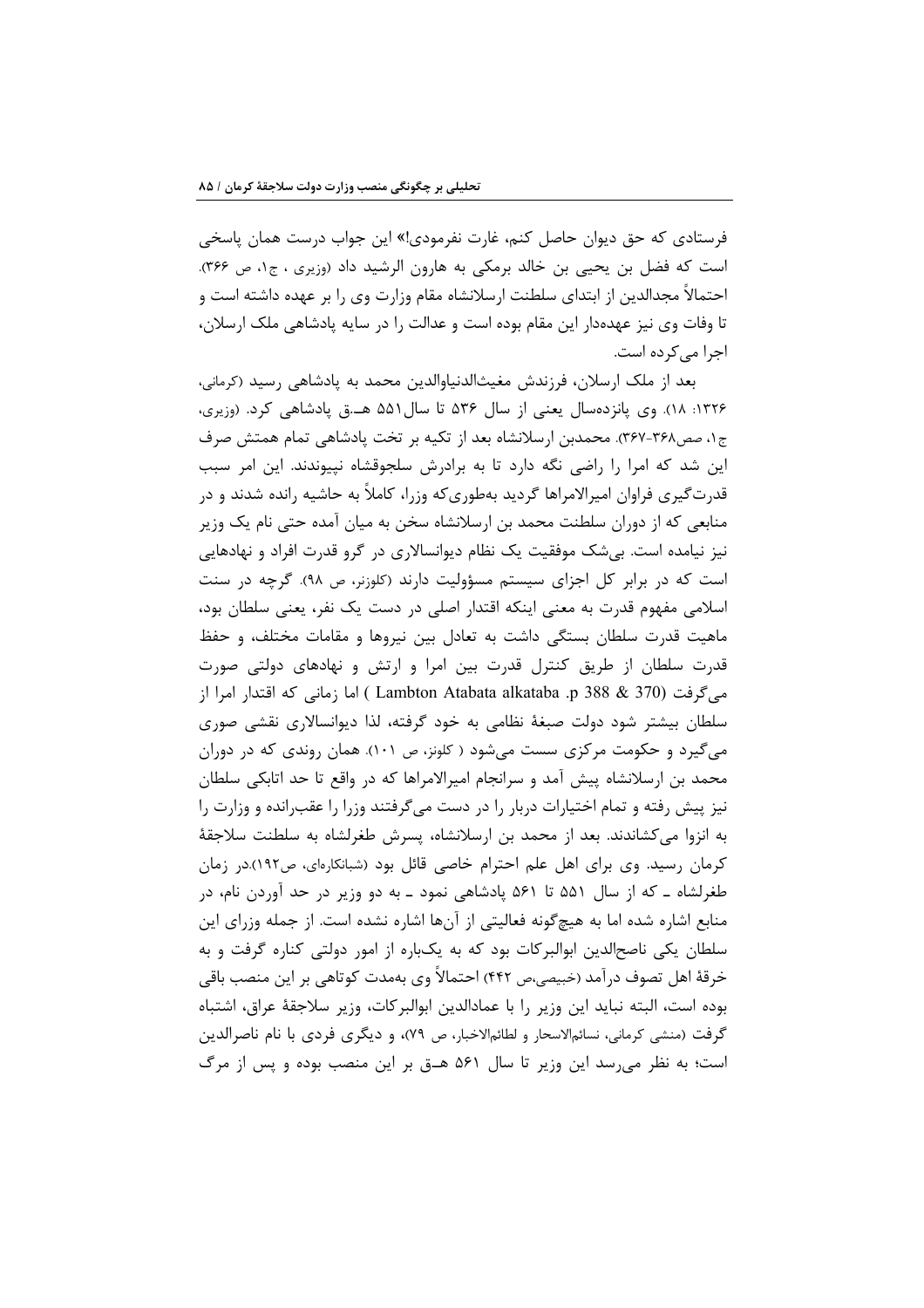طغرلشاه و بهجهت ایجاد کشمکش میان فرزندان وی برای دستیابی به تاجوتخت، به سیستان رفته و مدتی بعد بههنگام هجوم ملک دینار غز، به کرمان و از میان رفتن سلاجقه ٔ کرمان،همین فرد از سیستان به کرمان بازگشت و وزارت ملک دینار را عهدهدار شد (کرمانی، بدایعالازمان فی وقایع کرمان، ص ١٧). بعد از مرگ طغرلشاه، بین پسرانش ارسلانشاه، بهرامشاه و تورانشاه محاربه بسیار رخ داد و هرازچندگاهی یکی از آنان پیروز می شد (مستوفی،ص۴۷۰؛ خواندمیر، ج۲، ص۵۳۷). از واپسین سالهای حکومت سلاجقهٔ كرمان اطلاعات جامعى در دست است كه اين مهم حاصل تلاشهاى افضل الدين ابوحامد کرمانی است. این شخص در خدمت فرزندان طغرلشاه به امور دیوانی و دبیری می پرداخت. از گفتههای وی می توان دریافت که در این دوره، زمام امور به دست اتابکان افتاد و گرایش آنها به یکی از پسران طغرلشاه حکومت را چندصباحی نصیب وی میساخت اما به محض آنکه اتابکان درمی یافتند سلطان قصد کوتاهکردن دست آنان از خزانه را دارد علیه وی با یکی از برادرانش همداستان میشدند. در این میان ایالت کرمان، بسیار ویران شده و وضعیت مردم، اسفبار بود. البته این پایان کار نبود چراکه مداخلات حکام سایر ایالات همچون خراسان، عراق عجم، فارس و یزد در امور سلاجقهٔ کرمان، وضع را بدتر از پیش ساخته بود. در توضیح این مهم باید چنین بیان داشت که تا دوران سلطنت طغرلشاه، سلاجقهٔ کرمان قدرتمند بودند و این خود سبب می شد تا دخالت حکام سایر ایالات در کرمان بسیار اندک باشد اما اکنون هر سه برادر به یکی از ولايات همجوار متوسل مىشدند تا با حمايت حاكم آن ولايت به سلطنت دست يابند. تورانشاه را حاکم فارس، ارسلانشاه را حکام یزد و عراق، و بهرامشاه را حاکم خراسان حمایت می کردند (مرسلپور، صص ۸۵-۸۴). با توجه به این که زمام کار ممالک در اواخر دوران سلطنت ملک طغرلشاه بهدست مؤيدالدين اتابک ريحان بود، بهرامشاه به کمک وی به سال ۵۶۱هـق بهجای پدر برتخت نشست. به نظر میرسد وی حتی قبل از مرگ پدر و با حمایت این اتابک قدرتمند، پدر را مخفی کرده و با شایعه کردن آوازهٔ مرگ وی، خود در جیرفت بهتخت نشست. برادران وی ارسلانشاه و تورانشاه ــ که در این زمان آمادگی مقابله با برادر را نداشتندـ بلافاصله از جیرفت گریختند. ارسلانشاه، راهی بم شد و تورانشاه نیز برای دریافت کمک از اتابک زنگی، به فارس پناهنده شد. (حافظابرو، ج۳، صص٣٠-٢٩؛ كرماني، بدايعالازمان في وقايع كرمان، ص ٣٣). در اين زمان، بردسير در دست قطبالدین محمد بزقش بود که پس از مؤیدالدین ریحان، بزرگترین اتابک سلاجقهٔ کرمان بود. این اتابک به محض جلوس بهرامشاه، خطبه به نام او کرد تا از رقیب خود، یعنی مؤیدالدین ریحان، عقب نیفتد (وزیری، ج۱، ص ۳۷۶) اما چون دریافت که نمی تواند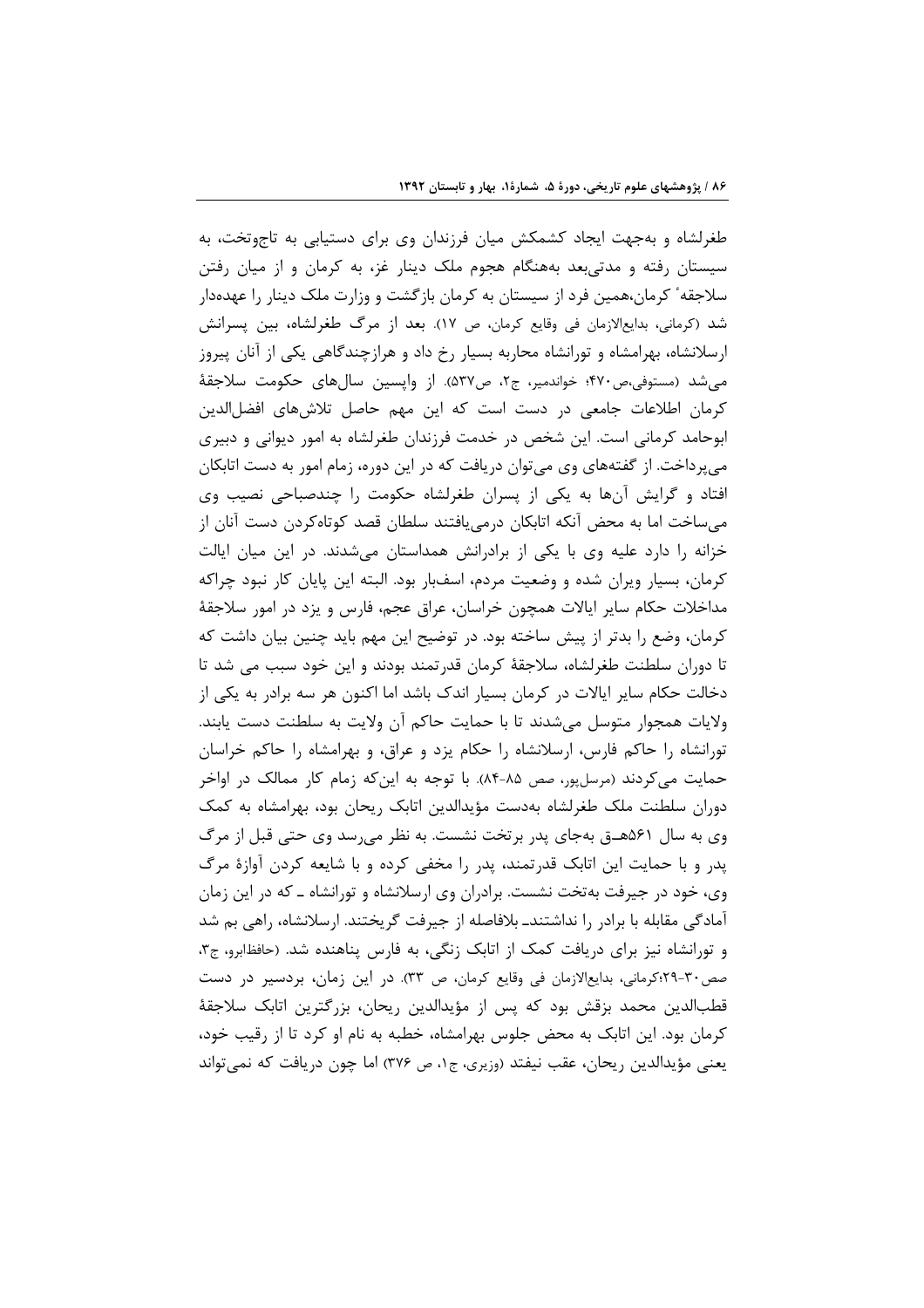در زیر سایهٔ سنگین اتابک مؤیدالدین ریحان، به مقامی دست یابد، بردسیر را رها کرده و برای پیوستن به فرزند دیگر طغرلشاه، با نام ارسلانشاه، راهی شهر بم گردید. به این ترتیب قدرت ارسلانشاه نیز بیش|زپیش گردید و از این زمان تا اواخر دوران سلطنت سلجوقیان کرمان میان این دو برادر کشمکش بود و هر کدام از این دو چند صباحی حکومت می کرد اما دوباره از برادر شکست خورده و تاج و تخت را از دست می داد. حتی برای مدتی نیز کرمان میان این دو برادر تقسیم شد و چهار دانگ آن به ارسلانشاه رسید و دو دانگ باقى مانده از آن بهرامشاه شد. (كرمانى، بدايع الازمان فى وقايع كرمان،ص ۴۳) تورانشاه نیز اگرچه کمتر از دو برادر خویش وارد این کشاکشها شد اما او نیز با درخواستهای کمک مکرر خود از حکام فارس، چند صباحی حکومت یافت.

دربارهٔ وضعیت وزرات همزمان با این دورهٔ پرآشوب باید چنین گفت که به دو دلیل وزرا عملاً نقشی در ادارهٔ کرمان نداشتند؛ اول آنکه قدرت بسیارزیاد اتابکانی همچون اتابک مؤیدالدین ریحان و اتابک قطبالدین محمدبن اتابک بزقش، اجازهٔ خودنمایی به وزرای همزمان با آنها را نمیداد و دیگر آنکه هیچکدام از وزرای این دورهٔ آشفته نیز آنقدر مقتدر نبودند تا بتوانند زمام امور را در دست بگیرند. آنچه دربارهٔ وزرای این دوره در منابع آمده این است که ارسلانشاه بهمحض پیروزی بر برادران به سال ۵۶۵هـق منصب وزارت خود را به ضياءالدين ابوالمفاخر واگذار نمود «چه وقت طلوع رايات منصوره ارسلانی به شق بم، خدمتهای پسندیده کرده بود و جان و مال بر کف قدی نهاده برقرار صدر وزارت او را مسلم ماند به مزید تمکین و تقویت مخصوص شده» (خبیصی، ص۴۲۳ ؛ وزیری، ج۱، ص۳۷۹). وی پیش از رسیدن به منصب وزارت، مشرف دیوان بم بود (مرسل پور، ص١٣٢). ابوالمفاخر، مردی بود جوانمرد و با اخلاق و امانتدار، وی اماناتی که مؤیدالدین ریحان به معارف و خواجگان شهر سپرده بود همه را به دیوان ملک ارسلان آورد و خزانه را رونق بخشید (خبیصی، ص ۴۲۴). ارسلانشاه، منصب اتابکی و شحنگی را نیز به قطبالدین محمد داد. قطبالدین محمد بزقش، مردی حلیم، خردمند و عاقل و در فن سیاهے گیری ماهر بود. افضل|لدین ابوحامد کرمانی در سلک منشیان او درآمد (کرمانی، بدایعالازمان فی وقایع کرمان،ص ۳۶). سیاست و ادارهٔ کرمان در دورهٔ فترت بیستهٔسالهٔ پسران طغرلشاه بهدست این اتابک بود اما متأسفانه همهٔ کوششهای او برای نجات کرمان بے نتیجه ماند (همان، ص ١٧). ارسلانشاه ــ که پس از دستیابی به قدرت به ملک ارسلان ثانی نیز موسوم شده بود ــ عیشونوش را آغاز کرده و از پرداختن به امور مملکتی غافل شد، امرا این فرصت را مغتنم شمردند و زمینه را برای قدرتنمایی خود هموار نمودند. در این میان اتابک قطبالدین محمد بزقش از ارسلانشاه رنجیده، نزد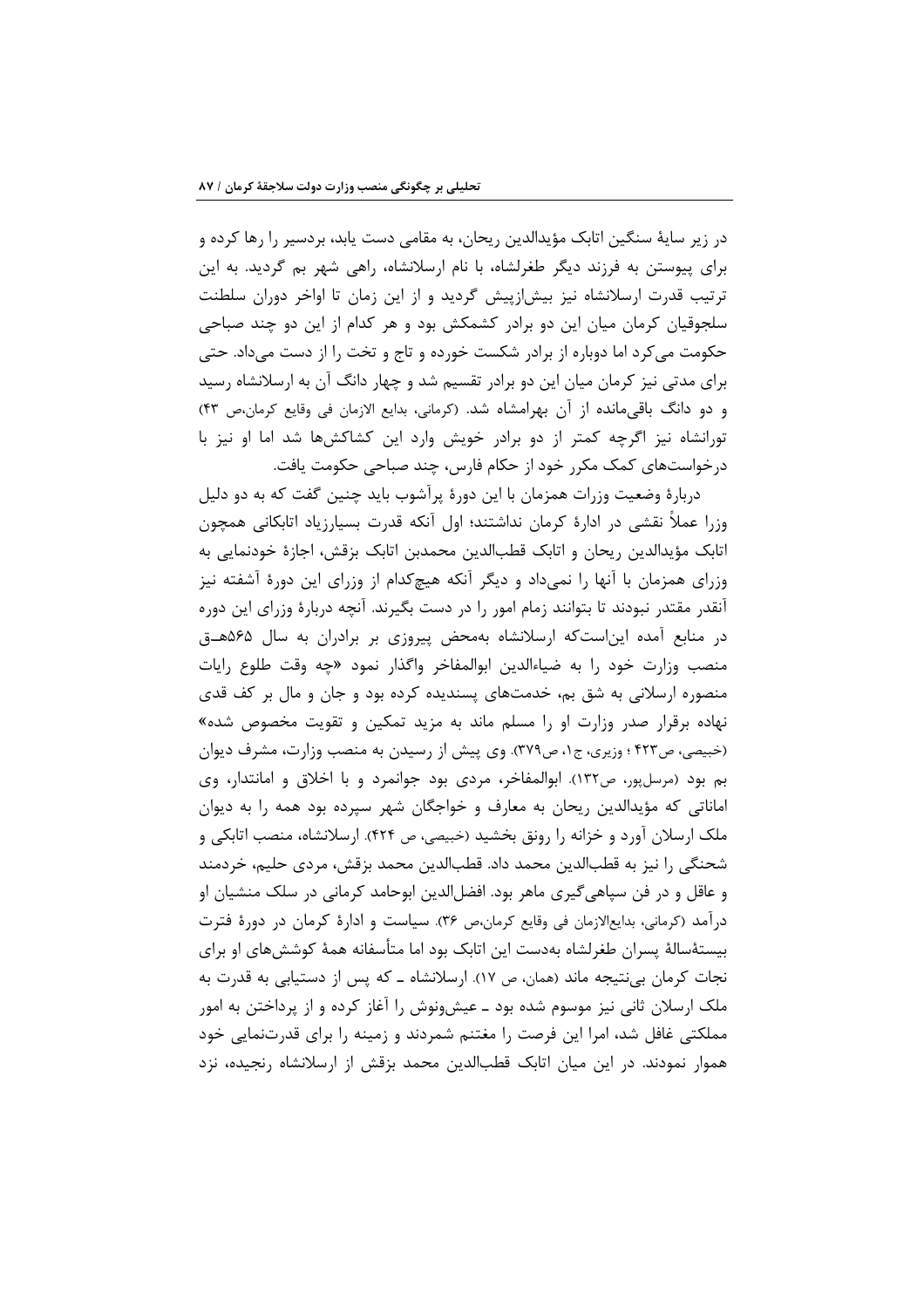بهرامشاه رفت و با کمک لشکری که بهرامشاه برای او فرستاده بود بر وی پیروز شد (حافظ ابرو، ج ٣، ص٣۴). بدينترتيب قدرت بهدست اتابكان افتاده بود و ديگر اتابكي وسیلهای جهت نگهداشتن تابعیت امیری قدرتمند یا شورشگر نبود بلکه سلطان امیدوار بود از طريق نهاد اتابكي، استقلال واقعي خويش را بهدست آورد (بويل،ص ٢٣۵). بر همین اساس زمانی که قطبالدین محمد بزقش، ارسلان را ناتوان دید سعی کرد وی را حذف نماید و بهرامشاه برای رسیدن به قدرت، مهرهای مناسبتر از این اتابک ندید. زمانی که اقتدار نهاد اتابکی تا بدان حد است که حتی قدرت حذف سلطان را دارد دیگر نهاد وزارت نمی توانست جایگاهی در ادارهٔ امور حکومت داشته باشد؛ این بلایی بود که دامان وزرات و وزرای سلجوقیان کرمان را گرفته بود درحالی که در دولت سلاجقهٔ بزرگ، لااقل تا زمان حضور خواجه نظام|لملک، هیچگاه اتابکان تا بدینحد قدرت نیافتند و این خواجه بود که در مدت وزارتش جهان را از مشرق تا مغرب به تابعیت و تصرف سلطان درآورد (نخجوانی، ص۲۷۹) و در دربار سلاجقهٔ بزرگ این وزیران بودند که در عزل ونصب امیران و بهسلطنت رساندن پادشاهان به رقابت برمیخواستند از جمله میتوان به رقابت نظام|لملک با تاج|لملک|بوالغنائم در اواخر دوران سلطنت سلطان ملکشاه سلجوقی اشاره کرد (راوندی، ص ۱۳۴؛ خواندمیر، ج۲، ص۱۶۵). اما در دربار سلاجقهٔ کرمان، بهویژه در اواخر دوران حاکمیت آنان وضع بهگونهای بود که امرا و بهویژه اتابکان در رأس امور کشوری قرار داشتند این جریان تا به حدی بود که امور کشوری تحت نظارت نهاد لشکری بود.

بهرامشاه بعد از رسیدن به پادشاهی، وزارت را بر عهدهٔ همان وزیر برادرش ارسلانشاه، با نام ضیاءالدین ابوالمفاخر قرارداد. وی وزیر را در رأس لشکری به بم فرستاد تا آنجا را تصرف نماید. این گزینش بهجا و حسابشده بود زیرا بم در دست پسر ابوالمفاخر بود. وزیر میتوانست پسرش را راضی کند که شهر را تسلیم بهرامشاه کند (مرسلپور، ص ٩٢). در دولت سلجوقيان كرمان اين اولينبار بود كه وزيرى در رأس يک لشکر کشی حضور داشت اما بهرامشاه به محض تسلط بر بم، وزیر و پسرش را دستگیر و هلاک نمود و وزارت را به زین الدین کیخسرو سیرد. ابوالمفاخر تا سال ۵۶۶هــق وزارت را عهدهدار بوده است بعد از وی این منصب به کیخسرو و بعد از او این مقام به ناصرالدين افزون، واگذار گرديد (خبيصي، ص ۴۲۹). اين جايگزينيها بهسرعت انجام می گرفت بنابراین باید وزارت این وزیران، بسیارکوتاه و در طول سال های ۵۶۶تا ۵۶۷هــق بوده باشد. با توجه به اینکه دوران کشمکش فرزندان طغرلشاه، توأمان بوده است نمی توان سال دقیقی برای حکومت آنان در نظر گرفت؛ زیرا بهطور همزمان هرسه مدعی تاجوتخت بودند، لذا نمیتوان تاریخ دقیق عزلو نصب وزیرانی که در این مدت به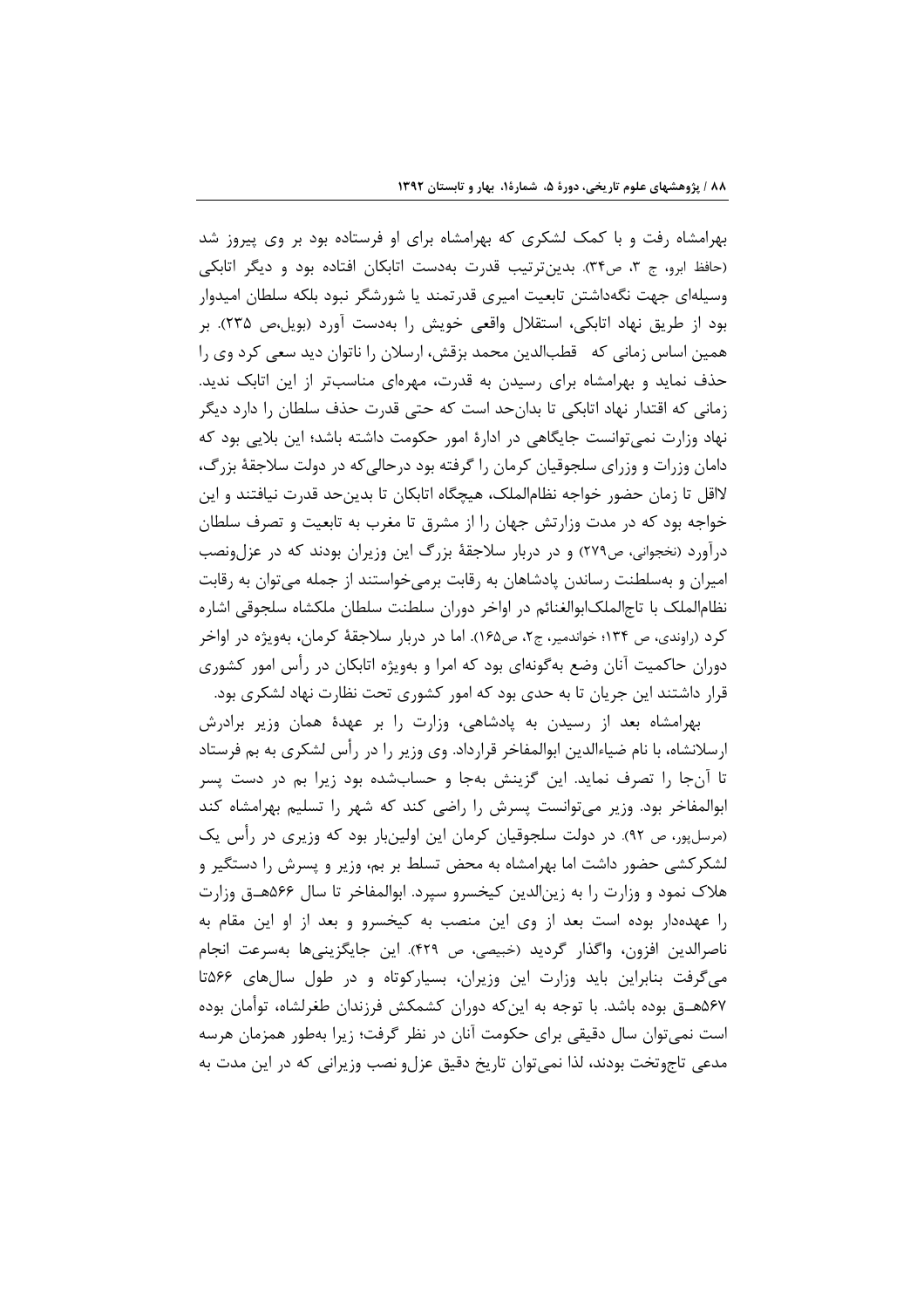وزارت می رسند را به دست آورد. با قدرتگیری مجدد ارسلانشاه در سال ۵۶۷ هـق، وزارت به جوانی اصفهانی، از نوادگان نظامالملک، واگذار گردید. این جوان که نامش را نمیدانیم در اصفهان به خدمت ارسلانشاه رسید و از آنجا که در اصفهان به ملک ارسلان خدماتی کرده بود منصب وزارت را بهدست آورد (همان، ص ۴۴۲). اما این وزیر، از درایت و کیاست کافی برخوردار نبود و امور ایالت کرمان بدون دخالت وی انجام می شد. سرانجام نیز بهدلیل ناآشنایی با امور کرمان بی کفایتی|ش بیش|زپیش آشکار شد و وی را از وزارت عزل کرده و این مقام را به ناصح الدین ابوالبر کات سپردند (مرسل پور، صص ۹۵-۹۴). بعد از قدرتیابی مجدد بهرامشاه، وزرات همچنان در دست ناصحالدین باقی ماند. برای اولینبار بود که در دولت سلاجقهٔ کرمان از مساجد و رباطات، برای رتقوفتق امور مملکتی و دیوانی استفاده میشد و این امر به همت این وزیر صورت گرفت، احتمالاً این عمل از طرف بهرامشاه برای کاهش نفوذ علمای مذهبی طرح یزی شده بود (مرسلپور، ص١٢۶). در سال١٤٩هــق كه ملك ارسلان عازم جيرفت شد قطبالدين محمد اتابك و ناصحالدین ابوالبرکات وی را همراهی کردند. ناصحالدین از آنجا که به خرقهٔ اهل تصوف درآمده بود مردم گمان میکردند با وزیرشدن شخصی که از کار دنیا کناره گرفته گشایشی در کارشان ایجاد خواهد شد اما اینگونه نشد (خبیصی،صص ۴۴۲-۴۴۲). ناصحالدین از سال ۵۶۷تا ۵۶۹هــق عهدهدار منصب وزارت بود اما در همین سال وزارت را از وی گرفتند و به ناصرالدین افزون دادند. ناصرالدین افزون، مردی صاحبشوکت از خاندان آل کسری بود اما در این زمان، امرا از قدرت بسیاری برخوردار بودند. بهطوری که رفیع|لدین طرمطی و رفیع|لدین محمد، دو امیر حاضر در دستگاه ارسلانشاه آنچنان صاحب قدرت و نفوذ شدند که چشمان ناصرالدین افزون را میل کشیدند. طرمطی از دادن وزارت به ناصرالدین پشیمان شد زیرا ناصرالدین مردی محتشم بود و طرمطی از قدرت گیری وی هراس داشت. لذا او را در همینسال میل کشیدند و بعد وزرات را به شخصی با نام ظهیرالدین واگذار کردند. ظهیرالدین تا سال وفات بهرامشاه ۵۷۰هــق در این منصب باقی ماند و بعد از وفات بهرامشاه به یزد نزد ارسلانشاه رفت (همان،صص ۴۵۲-۴۵۳) بهاینترتیب در فاصلهٔ سالهای ۵۶۵ تا۵۶۹ هــق شاهد حضور چندین وزیر هستيم: ضياءالدين ابوالمفاخر، زين الدين كيخسرو، جواني ناشناس از نوادگان خواجه نظام|لملک، ناصح|لدین ابوالبر کات، ناصر|لدین|فزون و ظهیرالدین. این امر اولاً نشان از آشفتگی نهاد وزارت و امور سیاسی دارد که در این فاصلهٔ کوتاه چندیننفر به وزارت رسیدند و ثانیاً این عزل و نصبهای سریع و بدون دلیل، نشان از عدم اهمیت این نهاد در اواخر دوران سلطنت سلاجقهٔ کرمان دارد زیرا در این دوره هیچگونه فعالیتی از وزرا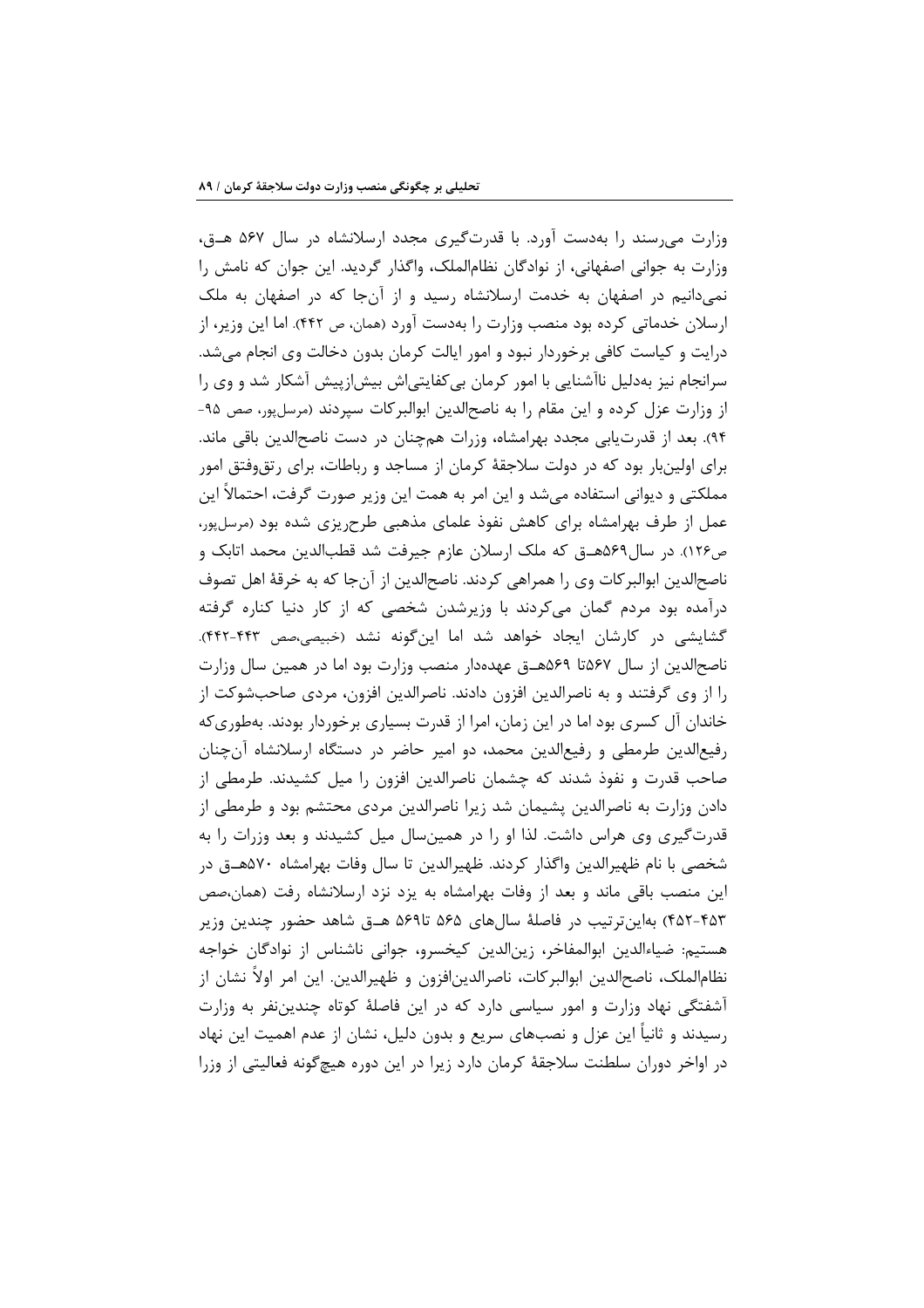دیده نمیشود و ادارهٔ امور بهدست امرا است. یکی از امرایی که در این دوره صاحب قدرت شد شخصی به نام رفیع|لدین طرمطی بود. در بهقدرترسیدن وی، دو شخصیت تأثیرگذار بودند یکی رفیعالدین محمود و دیگری زینالدین مهذب، بدونشک این دو از حمایت طرمطی هدفی جز رسیدن به اهداف و آمال خود نداشتند بهطوریکه ملاحظه مي شود بعدها زينالدين مهذب به وزارت مي رسد (مرسل پور، ص ٩۵).

در دولت سلاجقهٔ کرمان به موازات کاهش قدرت سلطان، وزیر همان نقش صوری را نیز از دست داد. این درحالی|ست در دولت سلاجقهٔ بزرگ، ملکشاه آنقدر قدرت داشت که خلیفهٔ عباسی را از امور دنیوی عراق محروم سازد و روابط روزانهٔ این دو قدرت را وزرای آنها رقم می;دند (بازورث، ص۹۰). ملکشاه سعادتی بزرگ داشت که توانست بیشتر ملک عالم را به تصرف درآورد (أقسرايي، ص١٨٠) و اين امر در سايهٔ تدبير خواجه نظام|لملک، وزیر معروف وی صورت پذیرفت. (وطواط، مقدمه، ص١٧) نفوذ این وزیر در دولت سلجوقیان بزرگ، امور تجاری و عوارض مالیاتی شهرها را نیز دربرمی گرفت بهطوری که ملکشاه به تحریک این وزیر شهر اصفهان را از همهٔ عوارض اضافی و مالیات غيرقانوني معاف كرد ( Lambton, Administration and social organization, P 619) از آن سوی در دربار سلجوقیان کرمان، دوشادوش زوال قدرت سلاطین و وزرای آنها و به موازات نظامیشدن روزافزون دولت، بعضی از افراد متنفذ یا مقرب طبقهٔ نظامی، مأمورين تشكيلات ديواني را به دلخواه اخراج ميكردند و خود جانشين آنها ميشدند به همراه تضعیف موقعیت وزیر، سلطان دیگر به وی بهعنوان یک رابط اتکا نمینمود و با سران دیوانهای دیگر رابطه برقرار می کرد (کلوزنر، ص ۱۰۷). با تأمل در دوران حکومت سلاجقهٔ کرمان می توان دریافت که برای نمونه ارسلانشاه ثانی، آنقدر ابهت نداشت که بتواند جلو عزل وزیرانش توسط امرا و اتابکان را بگیرد. در سال ۵۷۲هـق ملک ارسلان به محاصرهٔ سابق|لدین علی ـ کوتوال قلعهٔ بم ـ آمد که به تحریک تورانشاه پرداخته بود. در این سفر مجدالدین محمود پسر ناصح|لدین ابوالبرکات با او همراه شد (کرمانی، بدایعالازمان فی وقایع کرمان،ص ١١). مجدالدین، خواجهای معتمد بود و در این سفر بهرغم تلاشی که انجام داد نتوانست بین ملک ارسلان و سابق|لدین، آشتی ایجاد کند. (کرمانی، مجموعه آثار افضل الدین ابوحامد کرمانی،ص ۱۸) چندی بعد همین مجدالدین، به وزارت ملک ارسلان برگزیده شد و به فکر لشکرکشی به بم افتاد اما در همین سال ۵۷۲هـق از وزارت عزل شد و در شورشی که مدتی بعد به سال ۵۷۹هـق در کرمان توسط ظافر محمد امیر ک، روی داد عوام وی را کشتند (کرمانی، بدایعالازمان فی وقایع کرمان،ص ۱۱). به این ترتیب حکومت ارسلانشاه، بسیار ضعیف شده و سلطان آنقدر بیابهت شده بود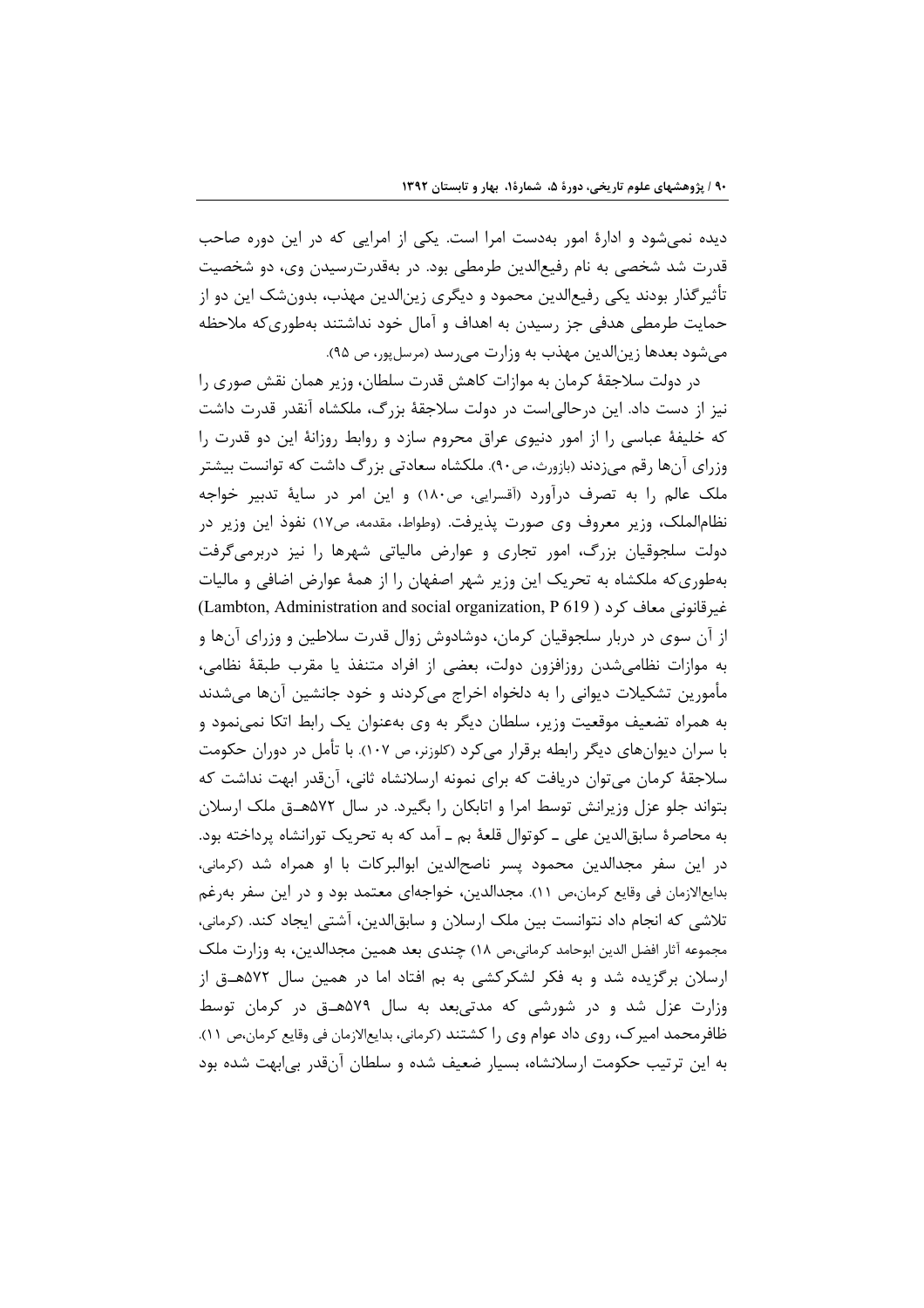که حتی عوام دست به شورش زده و وزیر وی را میکشتند. بهراستی که هیبت و شکوه یادشاه است که نظام کشور را حفظ می کند (ابن طقطقی، ص ٢٧) اما در میان سلاطین سلاجقهٔ کرمان، از این هیبت و شکوه، دیگر اثری نمانده بود.

تورانشاه ثانی، با شنیدن خبر بهتختنشستن مجدد ارسلانشاه بهسوی او لشکر کشید و با کمکگرفتن از حاکم فارس در سال ۵۷۲ هـق بر ارسلانشاه پیروز گردید. تورانشاه در همین سال وزارت را در جیرفت به زین الدین مهذب واگذار کرد، وی كدخدای طرمطی بود و در ركاب اتابك محمد قرار داشت (خبیصی، صص ۴۹۴-۴۹۳). اما بعد از مدتی کوتاه، تورانشاه او را عزل و وزارت را به ظهیرالدین واگذار کرد و باز در بازگشت از بردسیر ظهیرالدین را عزل و وزارت را به نصیرالدین ابوالقاسم سپرد. در اواخر دورهٔ سلاجقهٔ کرمان جنگهای ممتدی صورت گرفت که صبغهٔ نظامی شدیدی به حکومت بخشید. ضعف تورانشاه اوضاع را بدتر نمود. در اواخر حکومت او غزها وارد کرمان شدند (مرسلپور، صص ۱۰۷-۱۰۶). در سال ۵۷۵هــق در حضور تورانشاه و اکثر تازیکان، ترکان حمله کردند و در حضور پادشاه وزیر نصیرالدین ابوالقاسم، ظهیرالدین افزون، شهابالدين كيا محمدبن المفرح، خواجه على خطيب، سابق الدين زوارهاى، فخرالاسلام و شرف کوبنانی را که ارکان اصلی مملکت بودند تیغ کشیدند (خبیصی، ص ۵۱۲). در این میان ظافرمحمد یکی از امیرزادگان سلجوقی، محمدبنبهرامشاه را به سال ۵۷۹هــق به تخت نشاند وی در سال ۵۸۰هــق وزارت را به قوامالدین زرندی سپرد. در همین سال بهدنبال قحطی که در بردسیر اتفاق افتاد محمدشاه به توصیه وزیر و ترکان به بم رفت و مهمان سابقءلی شد اما ورود ترکان به بم و غارت آنجا موجب شد که سابق علی دروازهها را ببندد. محمدشاه نیز به بردسیر بازگشت (مرسلپور، ص ۱۲۹). در همانسال یکی دیگر از شاهزادگان سلجوقی کرمان با نام مبارکشاه به مخالفت با محمد بن بهرامشاه برخاست اما محمد بن بهرامشاه به پناه سلطان ارسلان بن طغرل (از سلاجقهٔ عراق) آمد. سلطان ارسلان به وی کمک کرده و محمد بن بهرامشاه با دریافت این کمک از سلطان سلاجقهٔ عراق به کرمان بازگشت. مبارکشاه به غور گریخت اما همزمان با این کشاکشهای داخلی، ملک دینار غز، حملات سهمگین خود به کرمان را از سر گرفته و سرانجام در سال ۵۸۸۳ق طومار حکومت سلاجقهٔ کرمان را درهم پیچید. (مستوفى، ص ۴۸۰، خواندمير، ج ۲، ص۵۳۷).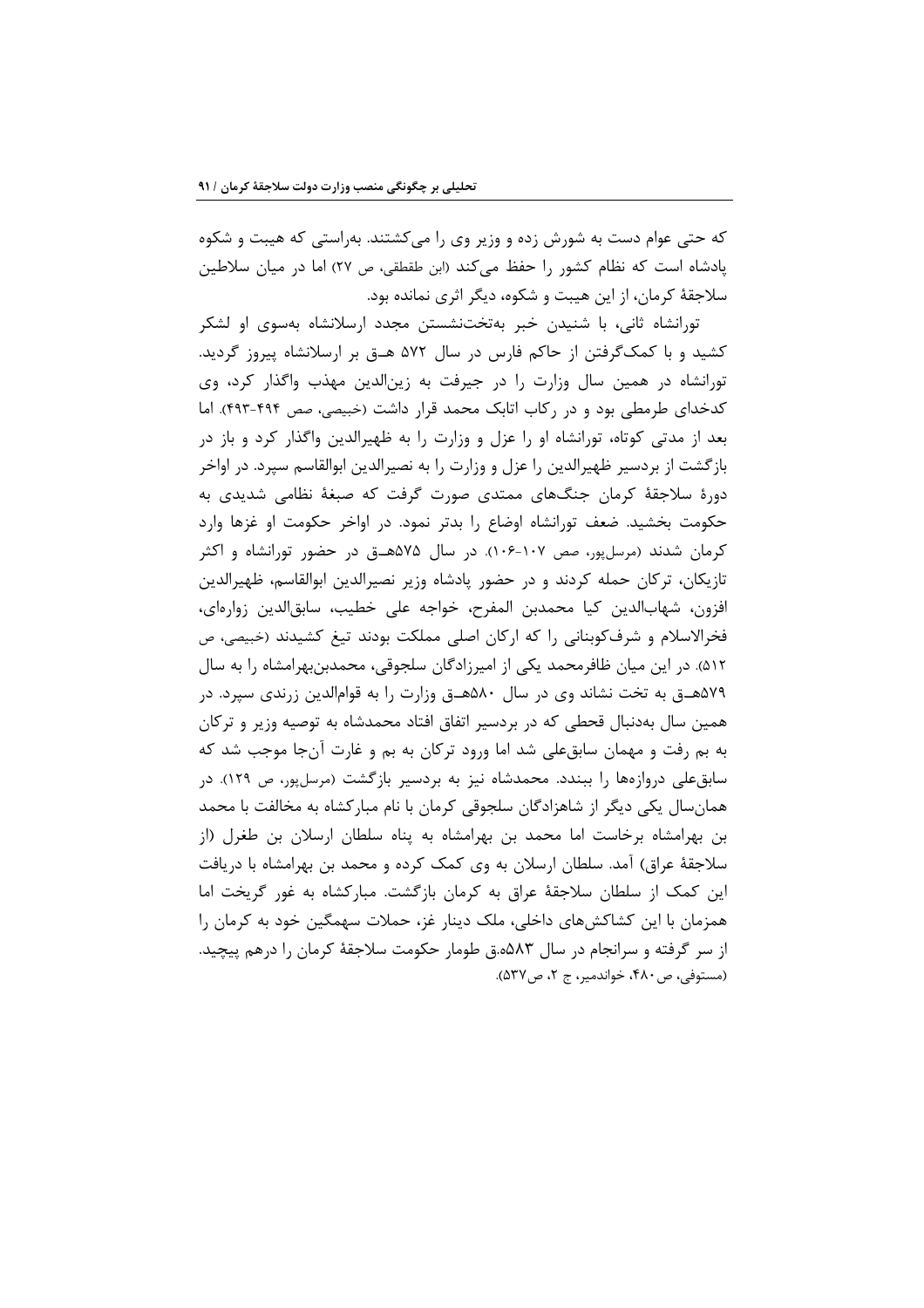نتيجه

این نوشتار بر آن بود تا با غور در یکی از شاخه های سلجوقیان، یعنی سلاجقهٔ کرمان، نهاد وزارت این دولت را مورد تحلیل قرار داده و جایگاه وزرای این سلسله و فعالیتهای آنان در امور حکومتی را مشخص سازد. نتایج حاصل از این پژوهش عبارتند از: ۱- بدون شک سلاجقه ٔ کرمان در ساختار اداری حکومتشان از سلاجقه بزرگ الگو گرفتهاند اما در مقايسه با آنان كاركرد نهاد وزارت، بسيار ضعيف بوده است. ٢- در دولت سلاجقه بزرگ، وزیر، محور دستگاه حکومتی بود و به عنوان نایب سلطان، عهدهدار تمام جنبههای تشکیلات کشوری بود که تحت نظارت حکومت مرکزی قرار داشت. در دربار سلاجقهٔ بزرگ، وزیر از قدرت سیاسی فراوانی برخوردار بود؛ وی در بهسلطنترسیدن پادشاهان نقش داشت، مذاکرات خویشاوندی را انجام میداد، در فتوحات و لشکرکشیها حضور داشت، بر مجالس مظالم می نشست، امور مالی امپراتوری را کنترل می کرد و بر نهادهای دینی نظارت داشت اما در دولت سلاجقهٔ کرمان، نقش سیاسی وزیر بسیار کمرنگ است و کمتر میتوان حضور جدی آنان را در عزلونصبها، فتوحات و لشکرکشیها دید. جز در مواردی محدود همچون هجوم ضیاءالدین ابوالمفاخر به بم همزمان با سلطنت بهرامشاه. ٣- در بررسي علل ضعف اين نهاد در دورهٔ سلاجقهٔ كرمان مي توان چنين بيان داشت که قدرتگیری اتابکان و امیران در دولت سلاجقهٔ کرمان منجر شد که غالب امور اجرایی کشور توسط آنان صورت گیرد تا آنجا که مدعیان قدرت سعی داشتند با متوسل شدن به امرا و اتابکان به استقلال برسند در نتیجه به نهاد وزرات توجه نشده و این نهاد یک نهاد صوری و تشریفاتی بود و بهاینترتیب ظهور امرا و اتابکان در این دوره، عرصه را برای وزرا تنگ نموده و امور کشوری در نظارت نهاد لشکری قرار گرفت. ۴- از نظر بعد اعتقادی و فرهنگی، الگویی که خواجه نظام|لملک در راستای پیوند دین و دولت پایهریزی کرده بود مورد اقتباس سلاجقهٔ کرمان و وزرای آنان قرار گرفت. حرکت ناصحالدین، وزیر ارسلانشاه ثانی و بهرامشاه در ایجاد پیوند میان دین و دولت در راستای همین هدف بود. ۵- در زمینهٔ اصلاحات عمرانی، تورانشاه تحتتأثیر وزیرش مکرمبن علاء قرار داشت وی به ساخت خانقاه، رباط، مسجد و مدرسه اقدام نمود که نوعی همگرایی در پیوند دین و دولت بود تقریباً اکثر اقدامات عمرانی سلاجقهٔ کرمان به امر سلاطین، امرا و وزرای آنان انجام پذیرفت. ۶- نکتهٔ مهم دیگر در این بحث، اقتدار سلطان می باشد که نقش مؤثری در قدرت وزیر داشت. در دربار سلاجقهٔ بزرگ برای نمونه ملكشاه آنقدر قدرت داشت كه توانست ممالك را تصرف كند و اين امر در سايهٔ تدبیر خواجه نظامالملک صورت گرفت؛ اما در دولت سلاجقهٔ کرمان امور تحتنظر امرا و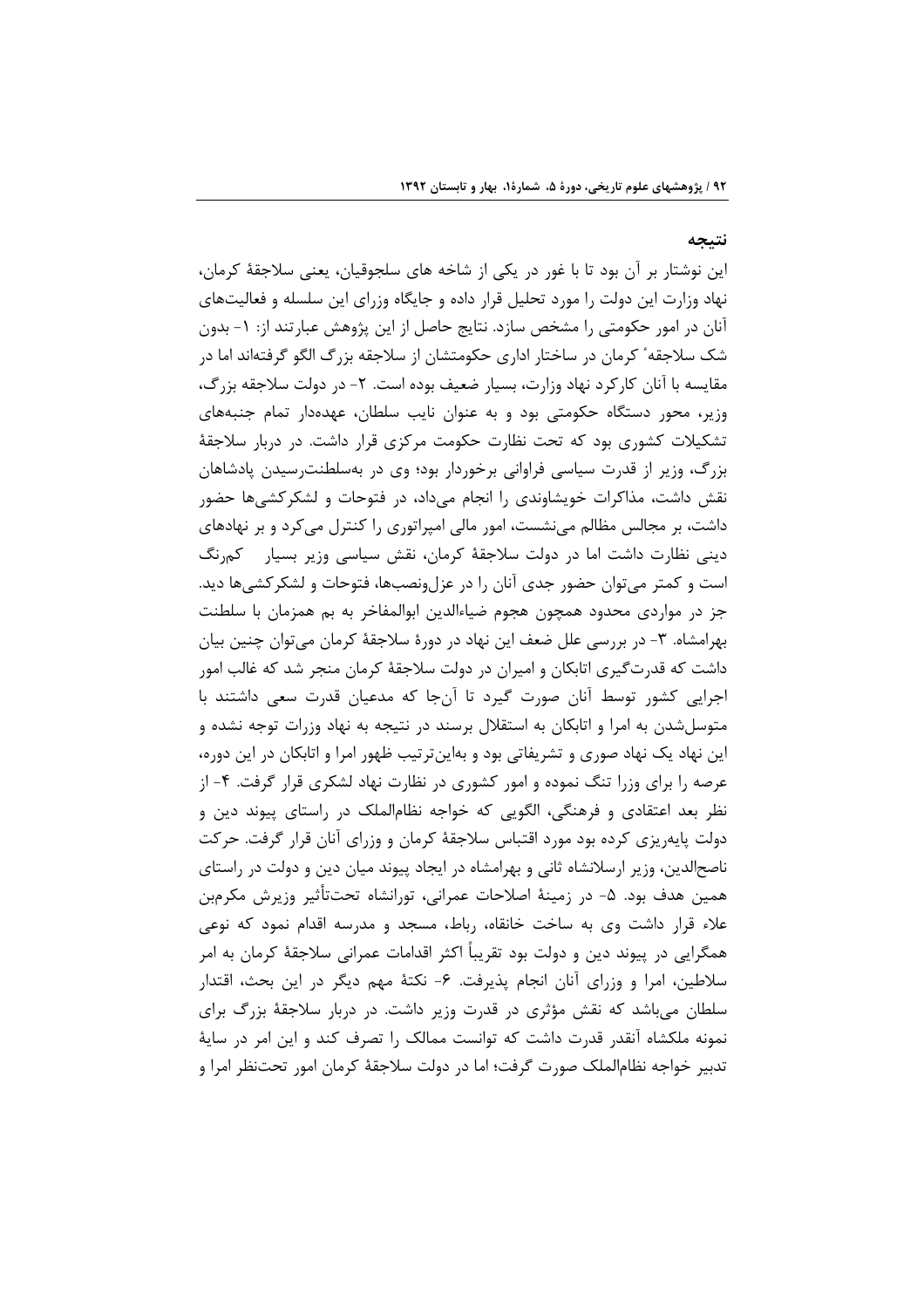اتابکان بود بهطوری که حتی آنان می توانستند سلطان را تحت کنترل خود درآورند و به خود جسارت داده وزرا را بکشند. عملکرد ضعیف نهاد وزرات در این دوره منجر شد که منابع پیرامون این موضوع کمتر صحبت کنند بهطوریکه تاریخ عزلونصب وزرا در بسیاری موارد ذکر نشده است. وزارت در عهد فرزندان طغرلشاه به وضع بغرنجی رسید، دولت سلجوقی کرمان تحت اقتدار امرای نظامی قرارگرفت. اقتدار امرا، کاهش ابهت سلطان را در پی داشت. رقابت اتابکان قدرت را از دست وزرا ربود و این رقابتها موجب شد که عمر وزارت وزرا بسیار کوتاه باشد.

### یے نوشت

۱- قفص (کوفج) طوایفی بودند که ظاهراً در جیرفت و نواحی جبال بارز سکونت داشتند و این نواحی تیول آنها بود (خبیصی،ص ۳۳۰). در این منطقه از کرمان دو قوم تاریخی و کهن قفص (کوچ) و بلوص (بلوچ) سکونت دارند (صفی نژاد، ص ١٠٧).

۲- صاحب، لقبی و عنوانی بوده که در دوران سلاجقه به شخص وزیر داده میشد. این واژه به ویژه در میان دوشاخه از سلجوقیان یعنی سلاجقه روم و سلاجقه کرمان از رواج بیشتری برخوردار بوده است. برای مثال در میان وزرای دربار سلاجقه روم نیز به وزرایی که پیش از نام آنان از این عنوان استفاده شده است برمى خوريم افرادى همچون صاحب مهذبالدين على ديلمى، صاحب شمس|لدین محمد اصفهانی، صاحب فخرالدین علی رومی و…(ر.ک: ابن بی بی، ص ۲۱۹. آقسرایی،  $(f)$   $\varphi$ 

۳- تیز، بندری است در کنار دریای مکران (عمان) که به ویژه همزمان با سلجوقیان از اعتبار فراوانی برخوردار بود. بنا به قول مقدسی، تیز « [شهری] در کرانه دریا، پر نخلستان، دارای چند رباط نیکو و جامعی زیبا است. مردم میانهحالند، نه دانشی، نه خوشزبانی دارند، ولی باراندازی معروفست.» (مقدسی، صص ۰۴-۷۰۳)

### منابع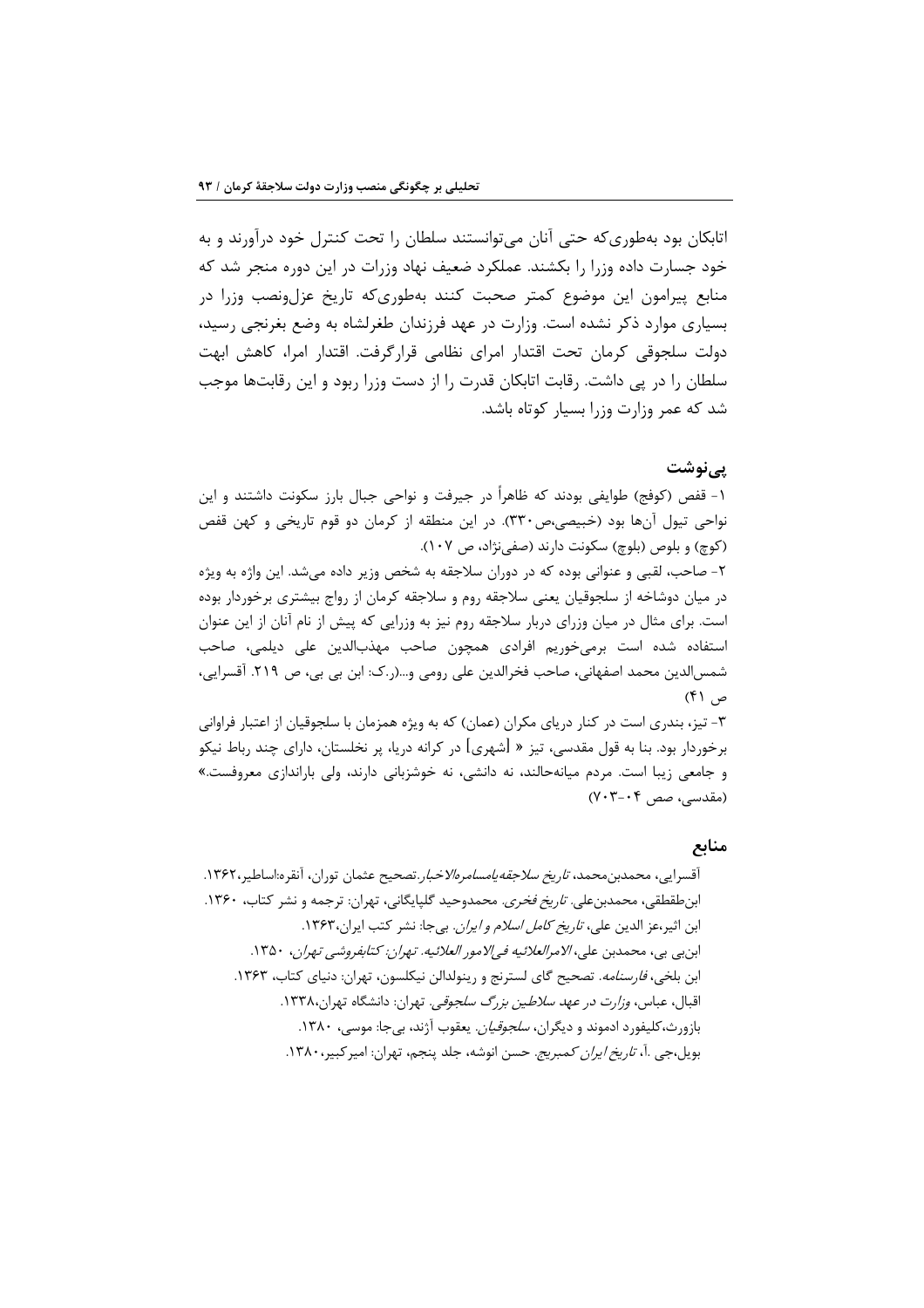وزیری، احمدعلیخان، *تاریخ کرمان*. تصحیح باستانی پاریزی، چاپ چهارم، تهران: علمی، ۱۳۷۰.